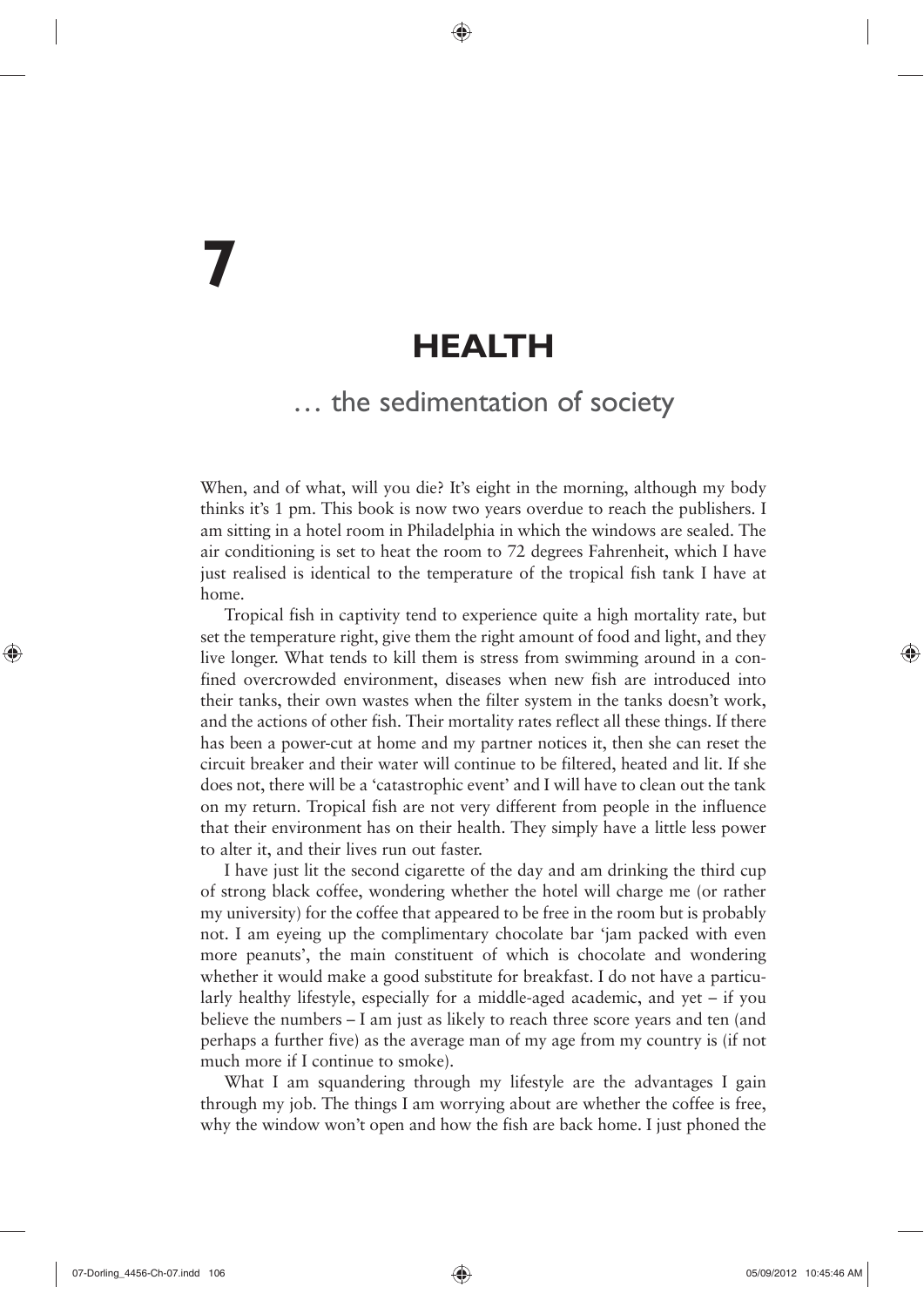♠

family to say I arrived okay, and they are fine. I thought it might sound a bit callous if I asked about the fish! My university has paid for me to attend a conference although no one will know if I am here or not. There are 58 concurrent sessions about to start; I will not be missed. I am being paid to write what I want, where I want, when I want. Compared to the vast majority of people walking below my sealed window, I have it easy.

I can afford to go on holidays and get a great many holidays in contrast to most Americans on the sidewalk below. I don't worry about the bills, heating or cost of food. I have a great deal of control over my environment. Of course, I could be hit by a taxi walking out of the hotel this evening, I could suddenly feel a pain on the plane home and find out that my heart does not have long to carry on working, or I could have a very bad reaction to those peanuts. I could be diagnosed with cancer very early, in say a decade's time. But, odds on, I will die of a heart attack, in England, in relative comfort, in my early seventies … That was 2004. Since writing those words I have given up smoking, as have so many other people like me. Despite the addiction it became easier not to continue given who I mix with, so now you can assume I'll make it to my 'late seventies'. And there's a fifty-fifty chance I'll live a little longer. Life and death are not distributed fairly.

This chapter tells a story of how, in our death (and that which leads to its precise timing and nature), we collectively lay down a record of our lives. Figure 7.1 shows the basic geographical distribution of mortality rates in Britain in the years leading up to the 2001 census. The rates shown are direct age–sex standardised rates. What they show is the number of people who would have died in each area, given the mortality rates of that area between 1996 and 2000 and if that area had had the same population demography as England and Wales had in the early 1980s (for which the rate is set to 1.0).

Figure 7.1 and the nine that follow are for all ages and both sexes. At the extreme, in Glasgow, people were 40% more likely to die in a given year than on average, 66% more likely than in the area with the lowest mortality rate which was, and at this geographical scale very possibly still is, Dorset & East Devon. To know where people are more likely to die it is just as important to know how many people are alive in each place as it is to know the count of how many die. We only know with some accuracy how many are alive when they are counted in the census, and estimates are then made for how many people the census may have missed or double-counted. When the 2011 census data is released during 2012 and 2013, we can update the maps in this chapter. This may be harder to do in future. The 2021 census is currently cancelled. It may be reinstated, or an alternative thought of, so that in ten years' time ten-year-old maps are not being shown *as not just the latest maps, but the last of these maps*. For now, let's not worry about the future; let's just try to understand these maps of the recent past.

Imagine that each of the areas in the figure was not a place, but a fish tank. Then the further north and west you travel, barring a few tanks in and near

⊕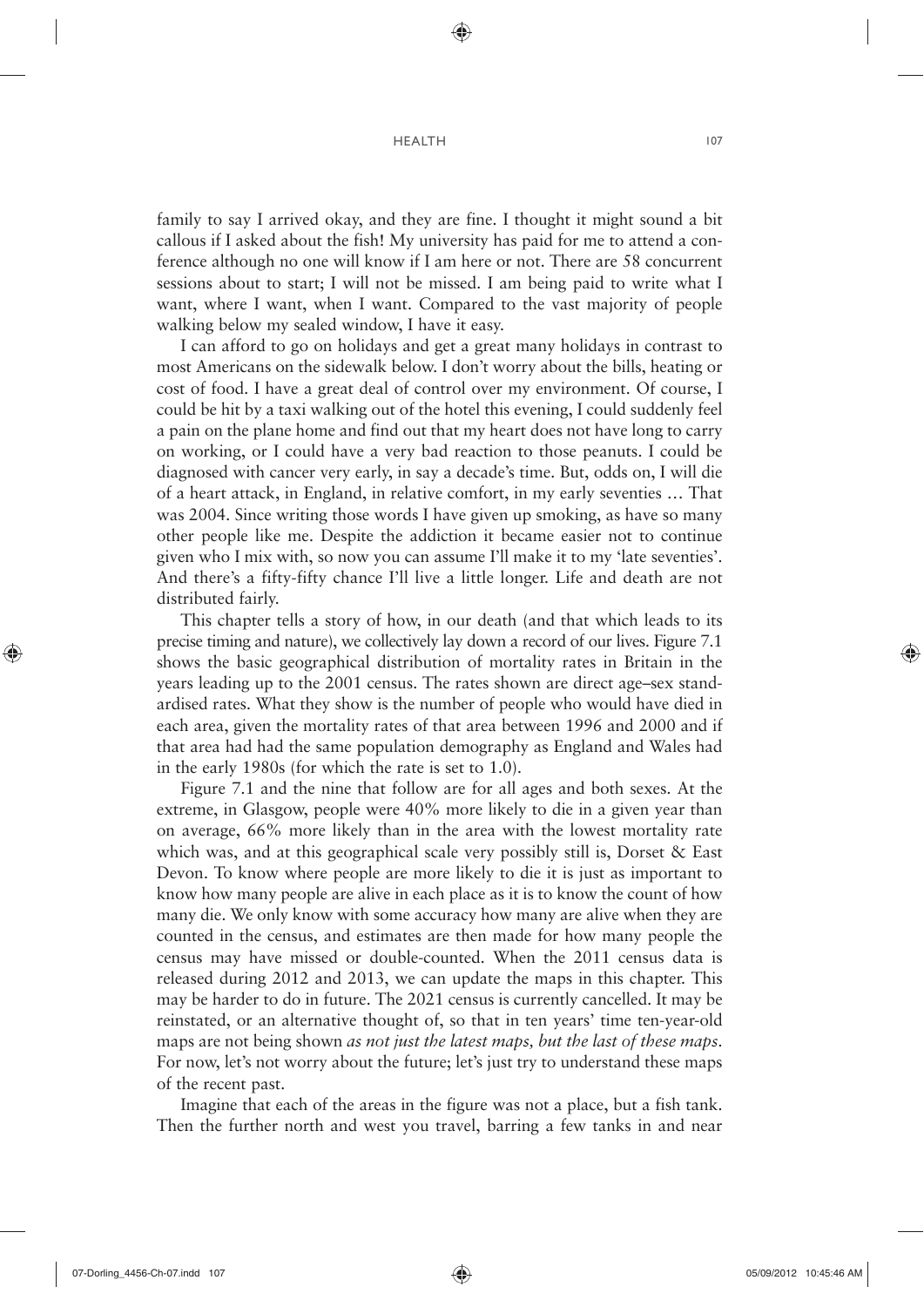London, the worse the fish generally do. In general, it is the environments in these areas, these tanks, which result in the patterns you see, especially the past environments. However, in aggregate, people differ from fish in one crucial way. They can move between their tanks. The majority of people who die in Dorset & East Devon did not begin their lives there. They moved to that area later in life and were able to afford to do so. Conversely, the majority of people who began life in Glasgow left that city long before they died elsewhere in the UK or abroad. The lifetime migration of people amplifies the environmental inequalities between places.



**Figure 7.1** All-cause mortality ratios in Britain, 1996–2000 Note: Age–sex standardised mortality rate, deviation from England and Wales national average of 1.0.

Source: Mortality records and population estimates, calculated for this book.

Within the overall geography of the dead, mortality by specific causes provides clues as to what it is about particular environments which leads to earlier or later deaths. In Figure 7.2 (but often a little differently in the eight figures that

◈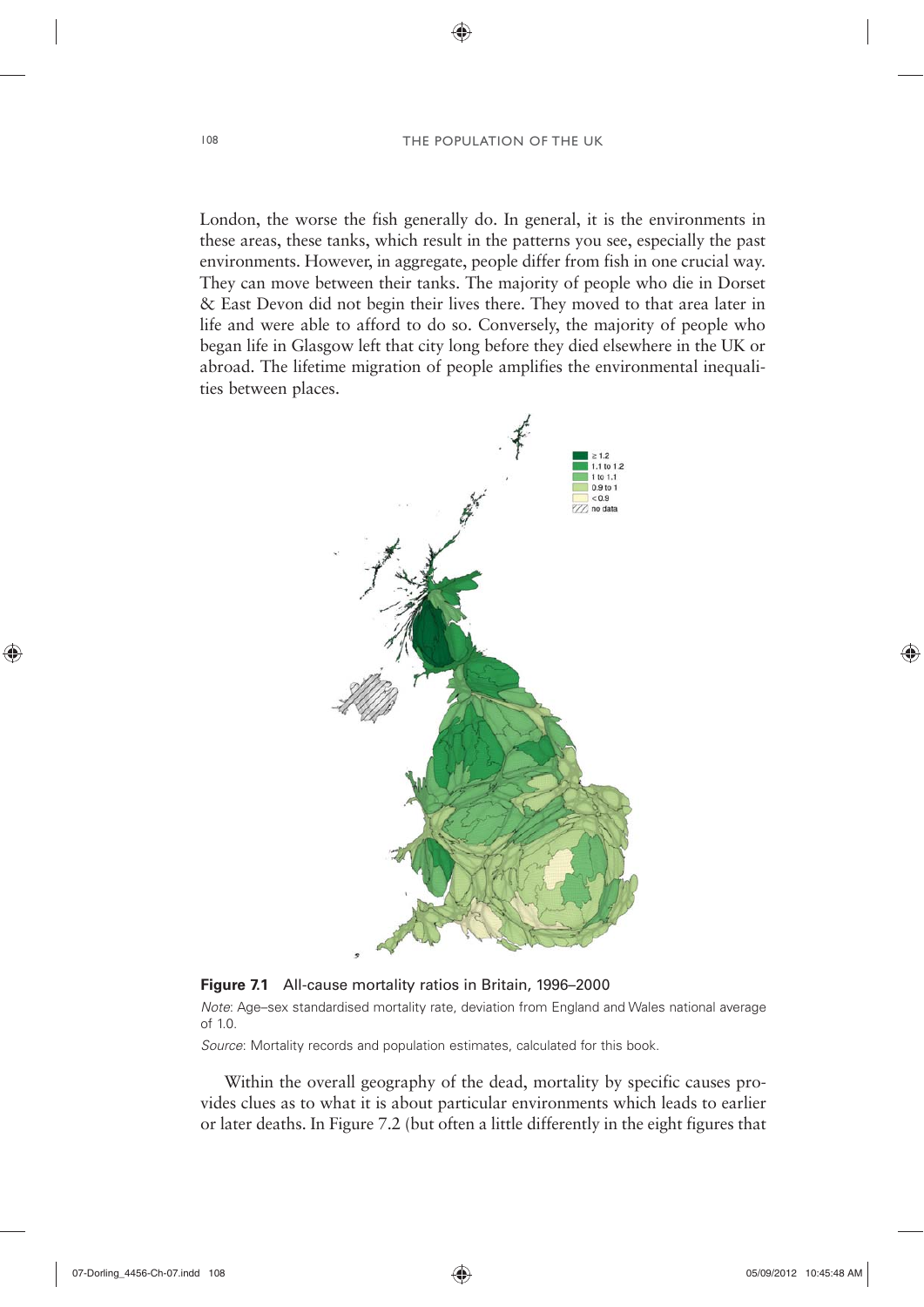♠

follow) areas are highlighted where more than 40% additional deaths are due to a particular cause in an area, more than 20% more, over average, under average or less than 20% fewer deaths than average are so caused. Variations are wider by cause than for all causes combined.





Source: Mortality records and population estimates, calculated for this book.

The first cause of mortality shown in Figure 7.2 is an old disease: tuberculosis (International Classification of Disease, 9th revision, categories, ICD9: 10–18, 119 and 137). It accounted for only 0.08% of all deaths in England and Wales by this period, two-thirds of the proportion 20 years ago. By 2010, it accounted for the same proportion (now classified as ICD10, 10th revision: A15–A19). It is a disease that you are unlikely to contract if you are healthy, and is spread by infection, which can largely be controlled to prevent mortality. However, despite all this, a person is seven times more likely to die of tuberculosis in Glasgow as

◈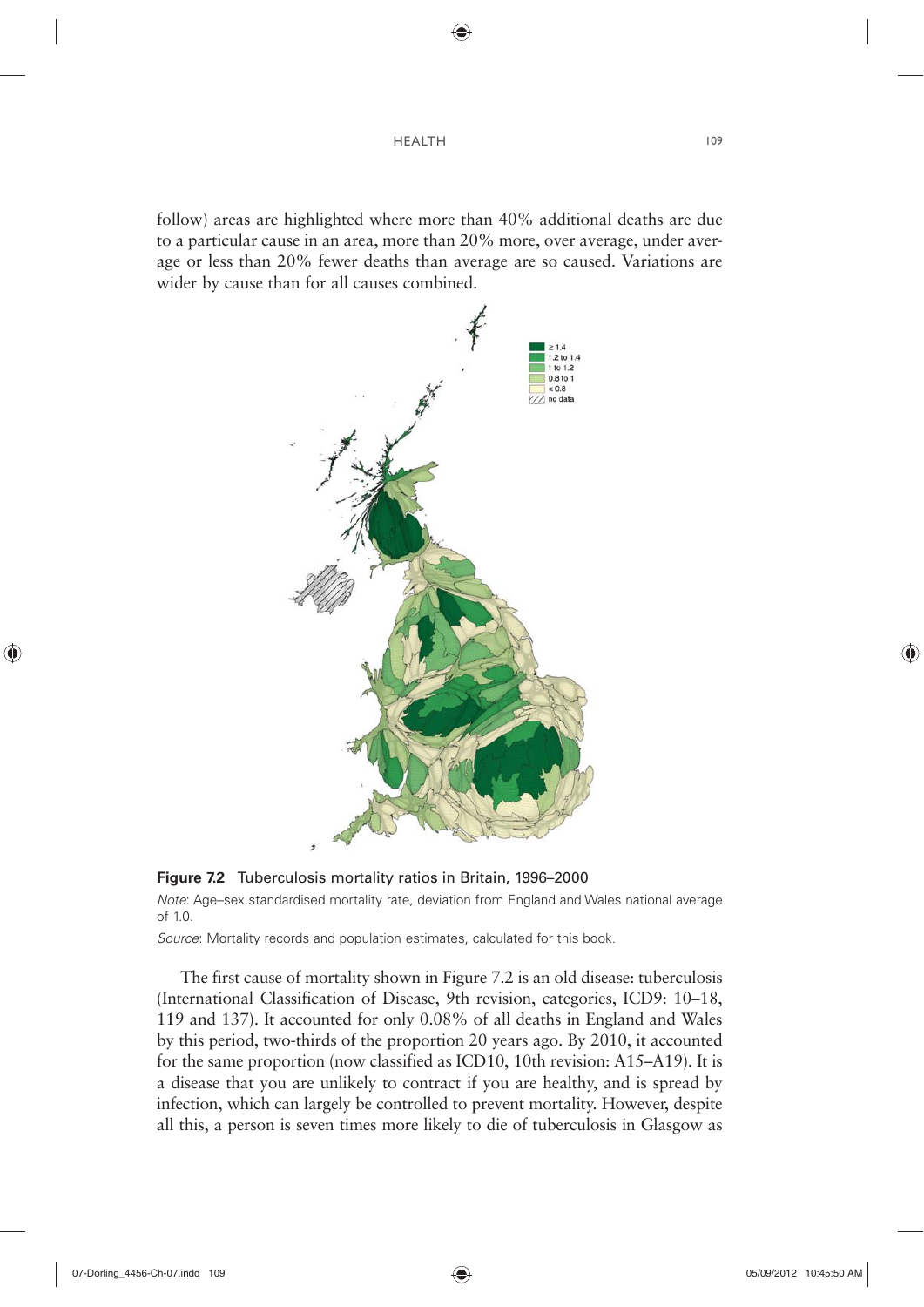compared to the affluent enclave of North Yorkshire. These are the two extreme areas within the extreme categories, with categories as shaded on the map.

In London and other urban areas in England rates remained above average as international migration brought in (and still brings in) a steady stream of cases which were contracted abroad. In the poorest parts of Britain the disease continues to exist without the need for new introductions due to the poor housing environment suffered by many people living there. This map is a tiny part of the jigsaw of death by a cause which contributes to the overall rates being what they are where they are.





Source: Mortality records and population estimates, calculated for this book.

Figure 7.3 shows the geographical distribution of what is still a quite new infectious disease: that associated with HIV (ICD9: 42–44, 279). When this map was drawn fewer people died of this than of tuberculosis, just 0.05% of all

◈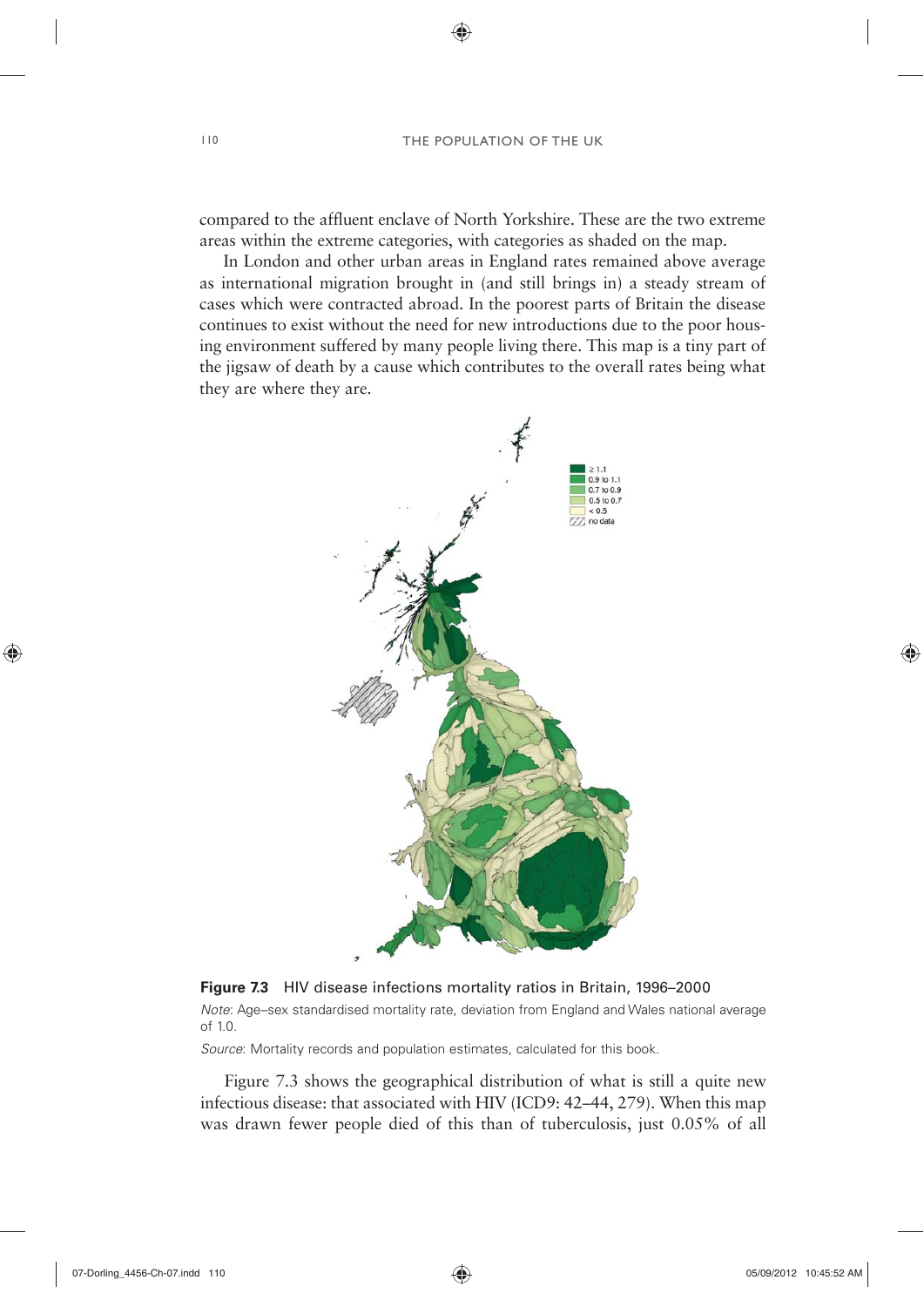♠

deaths, but almost seven times more than two decades ago when the disease was just beginning to be diagnosed. By 2010 the proportion had risen to 0.08% of all deaths (ICD10: B20–B24). Infectious diseases in total accounted for only 0.61% of all deaths by 2000, which has risen to just above 1.05% by 2010 as other causes have diminished in importance. They are of interest here because they illustrate just how important geographical location is to people's chances of contracting and dying of such diseases and because, when the next major infectious disease sweeps round the world, when it hits Britain it is within these places that it is likely to kill most people first.

For the rich western world, HIV turned out not to be the major pandemic once feared. Rates are highest in central London, Edinburgh, North East Scotland and East Sussex & Kent south (around Brighton). These were areas with high proportions of single people and a lot of migrants, and/or injecting drug users and relatively high proportions of gay men. In each area the specific immediate reason why rates of death from these diseases were unusually high or low is unique to that area. But it would be wrong to see these as the underlying reasons why rates are high in these areas. Before HIV diseases reached Britain none of these groups was at any risk of contracting these diseases here (although of course they could easily contract them abroad). When the next new infectious disease arrives, the one thing we can be fairly sure about is that it will have most affect in areas where people mix most.

In contrast to infectious diseases, Figure 7.4 shows the distribution of deaths from lung cancer (ICD9: 162), which, in the years leading up to the 2001 census, accounted for 5.4% of all deaths in England and Wales and 6.5% of all deaths in Scotland. This is a massive number compared to infectious diseases, one cause being responsible for almost ten times as many deaths as from *all infections*. It has also been rising in recent years to account for just under 7% of all deaths in England and Wales by 2010 (ICD10: C40–C41), but is largely confined to people aged over 65 now.

Lung cancer is a disease of which the major cause is smoking, and yet the map of it is a great amplification of the distribution of smoking. People's rates of smoking in the last century did not vary across the UK as much as this map suggests, and the rates varied even less in the past when most of the tobacco responsible was consumed. In addition to rates of smoking, the map reflects the differing environments smokers lived in, which made them more or less at risk of the damaging effects of cigarettes. It also reflects the distribution of people working in industries where their environment could expose them to pollution that might increase the risk of this cancer.

It is particularly important to realise that this map also greatly reflects the movements (or lack of movement) of people to where they are most likely to die. In the past, rates of smoking in London were high, but people left London when they were young and so the smokers of London have been spread thinly across the South of England. People were more likely to move from north to south if they did *not* smoke, or to stop smoking if they moved south because there were

⊕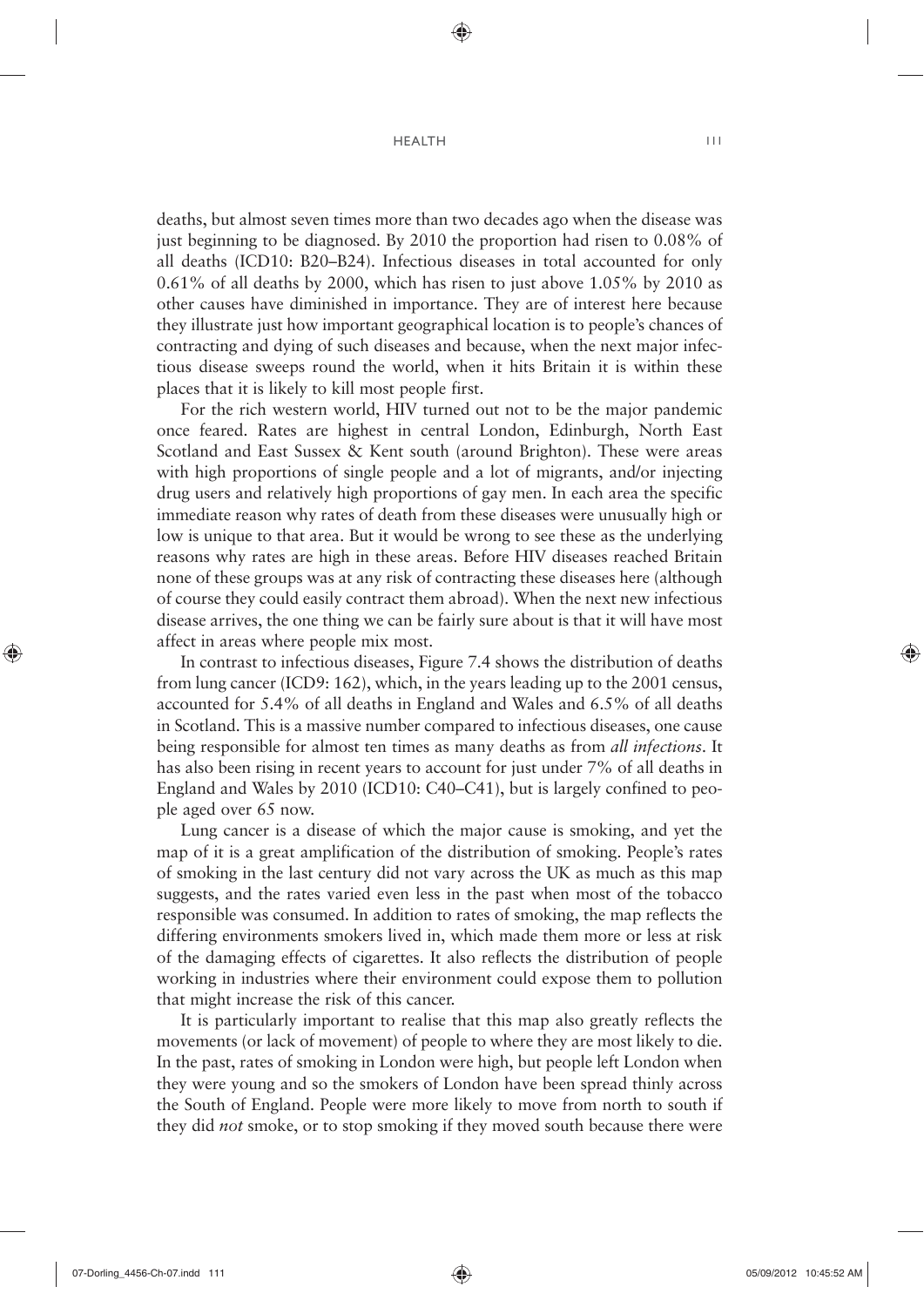fewer other smokers around them. Smokers were much more likely to remain within Glasgow than non-smokers who left that city to live more frequently somewhere else, or, to put it another way, those who stayed in many areas of Glasgow were more likely to carry on smoking, perhaps partly influenced by what was then occurring in Glasgow.





Source: Mortality records and population estimates, calculated for this book.

The sedimentary record of human life, as laid down in our deaths, is as much about our movements as it is about the places in which we have lived. Figure 7.5 shows the distribution of deaths from skin cancer (ICD9: 172), which accounted for 0.26% of deaths in England and Wales and 0.20% in Scotland by 2000 as mapped here. The geography of skin cancer is clear and additional hours of sunshine in Devon, Cornwall and along the south coast will have contributed to this pattern, as will the overcast skies of the North and West and the lack of

◈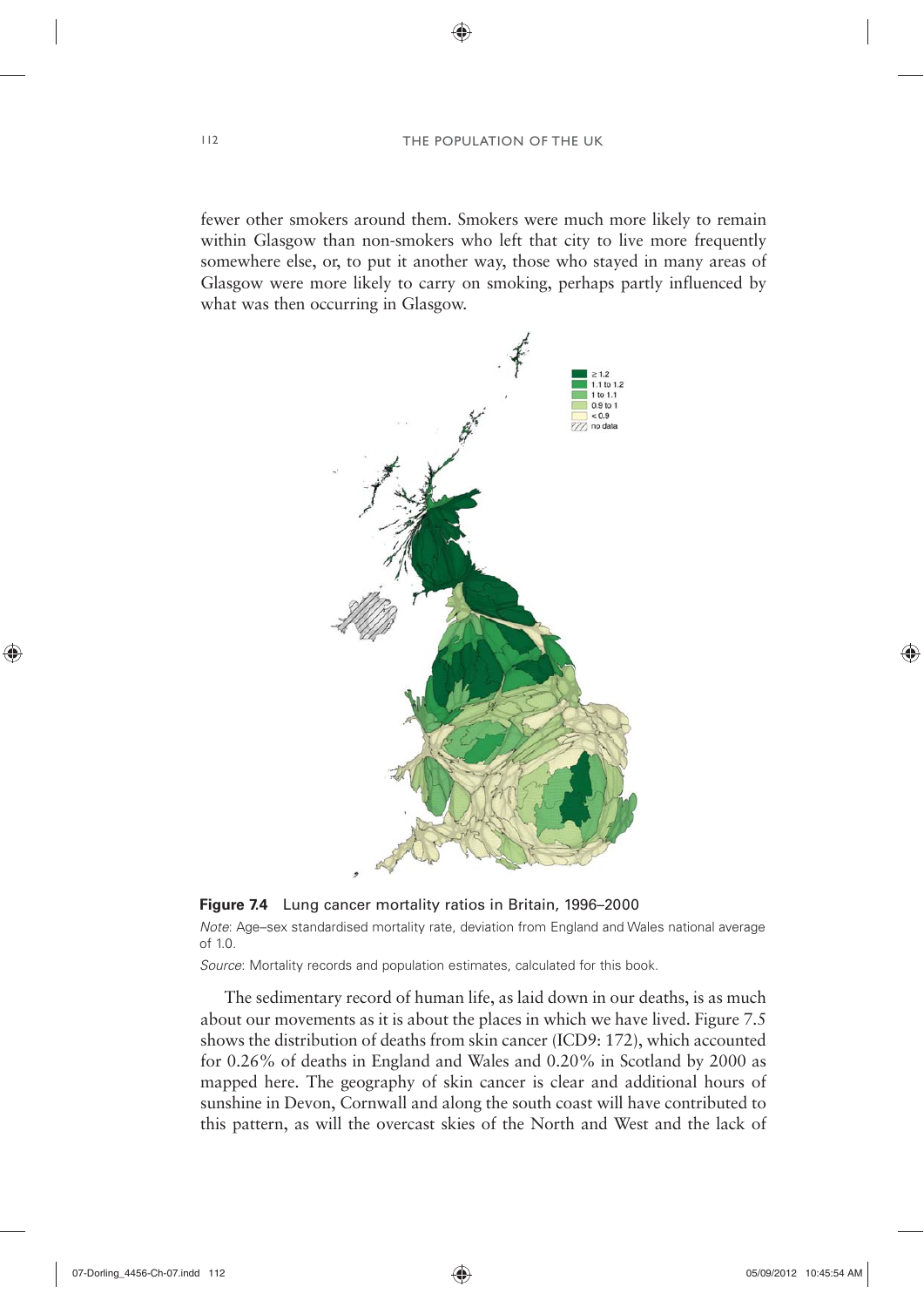♠

many skin colours other than white in much of the countryside. However, skin cancer can kill at older ages and thus by the time people have moved home and possibly region or even country several times. Furthermore, it is likely to have been partly exposure to sunlight in much warmer climes than Britain which contributed to many individuals contracting this disease, particularly former sailors, but also keen sunbathers.

Some of the pattern seen in Figure 7.5 is of the people who come to live along the south coast of England who are both more likely to have been exposed most to sunlight and not to have died of another disease before that exposure could result in cancer. Younger people are more likely to die of the most fatal form of melanoma. Skin cancers, on aggregate, are diseases of the more affluent in Britain and so their geography partly reflects people's residential choices and their choices



**Figure 7.5** Skin cancer mortality ratios in Britain, 1996–2000

Note: Age–sex standardised mortality rate, deviation from England and Wales national average of 1.0.

Source: Mortality records and population estimates, calculated for this book.

◈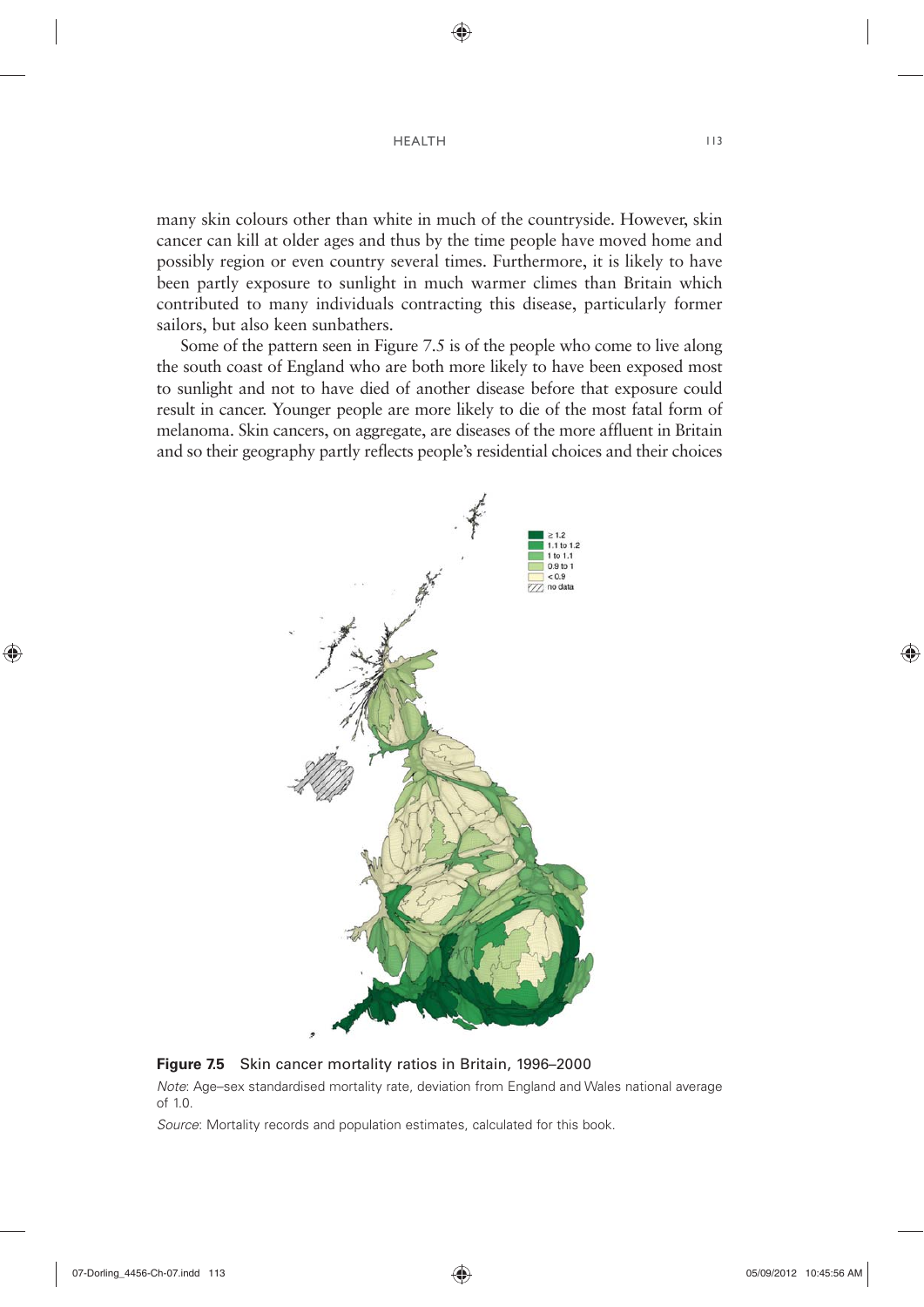#### 114 THE POPULATION OF THE UK

♠

(made possible by wealth) in earlier years to be among the first generation to travel in large numbers abroad for their holidays. Maybe this is a large part of the reason why we see this particular pattern to these deaths. In just ten years these death rates have increased to approach 0.5% in England and Wales (ICD10: C43). This may well reflect skin-burn on holidays taken in the 1970s and 1980s having effects decades later. In the 1960s most people in Britain had no summer holiday.





Source: Mortality records and population estimates, calculated for this book.

The third cancer we consider here accounts for 0.21% of all deaths, less than one-hundredth of the 25% of all deaths which by 2000 was attributable to cancers (just over 30% by 2010). Cervical cancer (ICD9: 180, ICD10: C35) only kills women and has reduced in impact to almost 70% of its rate in the early 1980s, partly due to earlier screening and better treatment programmes. As a proportion of all deaths it now appears stable. Figure 7.6 shows some very clear

◈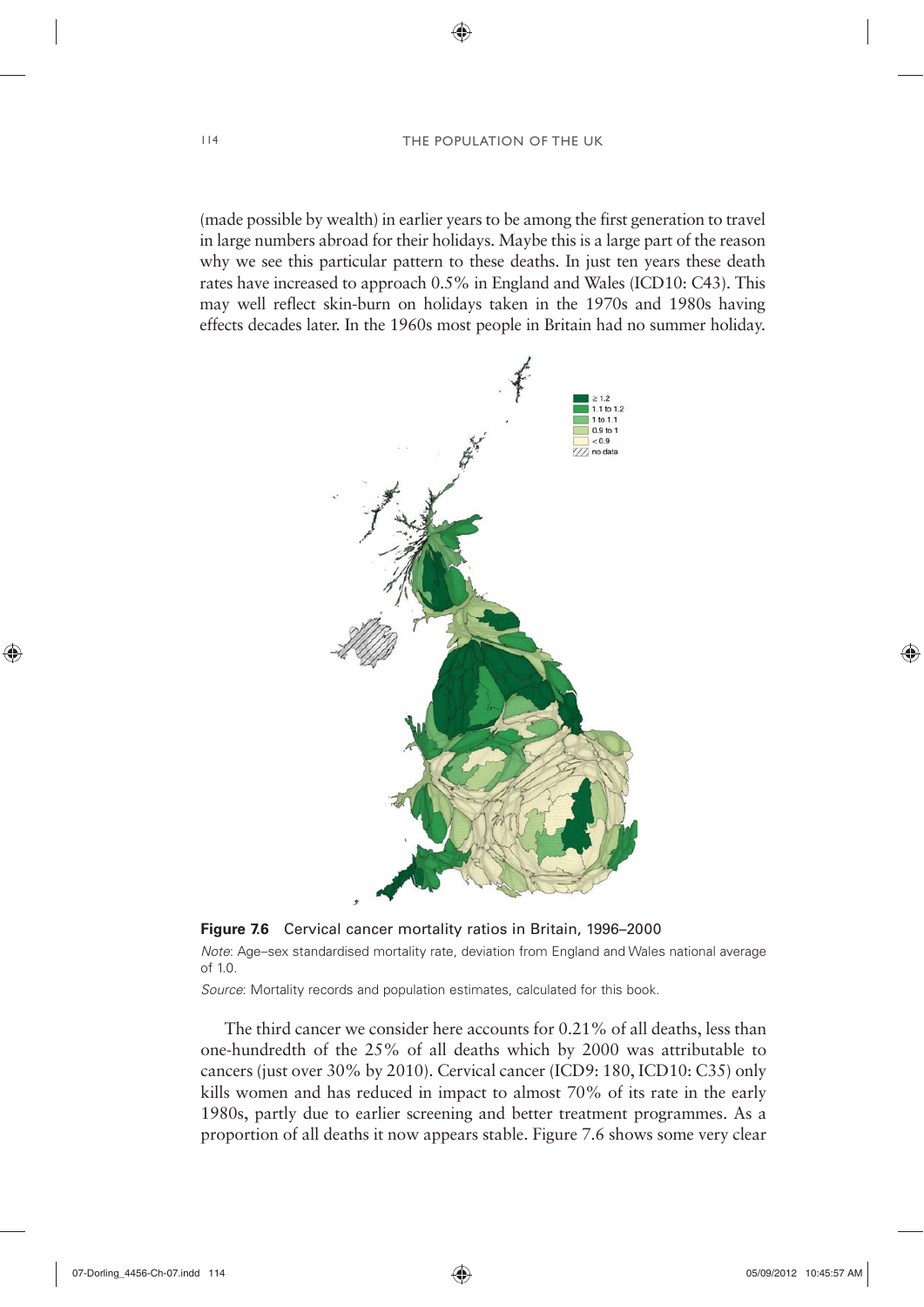patterns to this disease. The low rates around the Home Counties ring are very distinct, as are the high rates in Yorkshire and in the North West.

♠

Unlike skin cancer, cervical cancer is a cause of death which contributes to the overall geographical pattern of mortality rather than one which helps to reduce geographical variations. Again, patterns of migration are key issues to understanding the map seen here. People partly live in the Home Counties as a result of migrating into them over the course of either their or their parents' lives. People at lower risk of contracting cervical cancer or with a higher chance of being successfully diagnosed with that cancer early and being treated are more likely to live in such places. There are many factors which lead to some groups of women being more likely to have this disease than others, but just as those factors are important, so too are the factors that lead women with those risks to come to be living in particular places in Britain.



**Figure 7.7** Heart attack mortality ratios in Britain, 1996–2000

Note: Age–sex standardised mortality rate, deviation from England and Wales national average of 1.0.

Source: Mortality records and population estimates, calculated for this book.

◈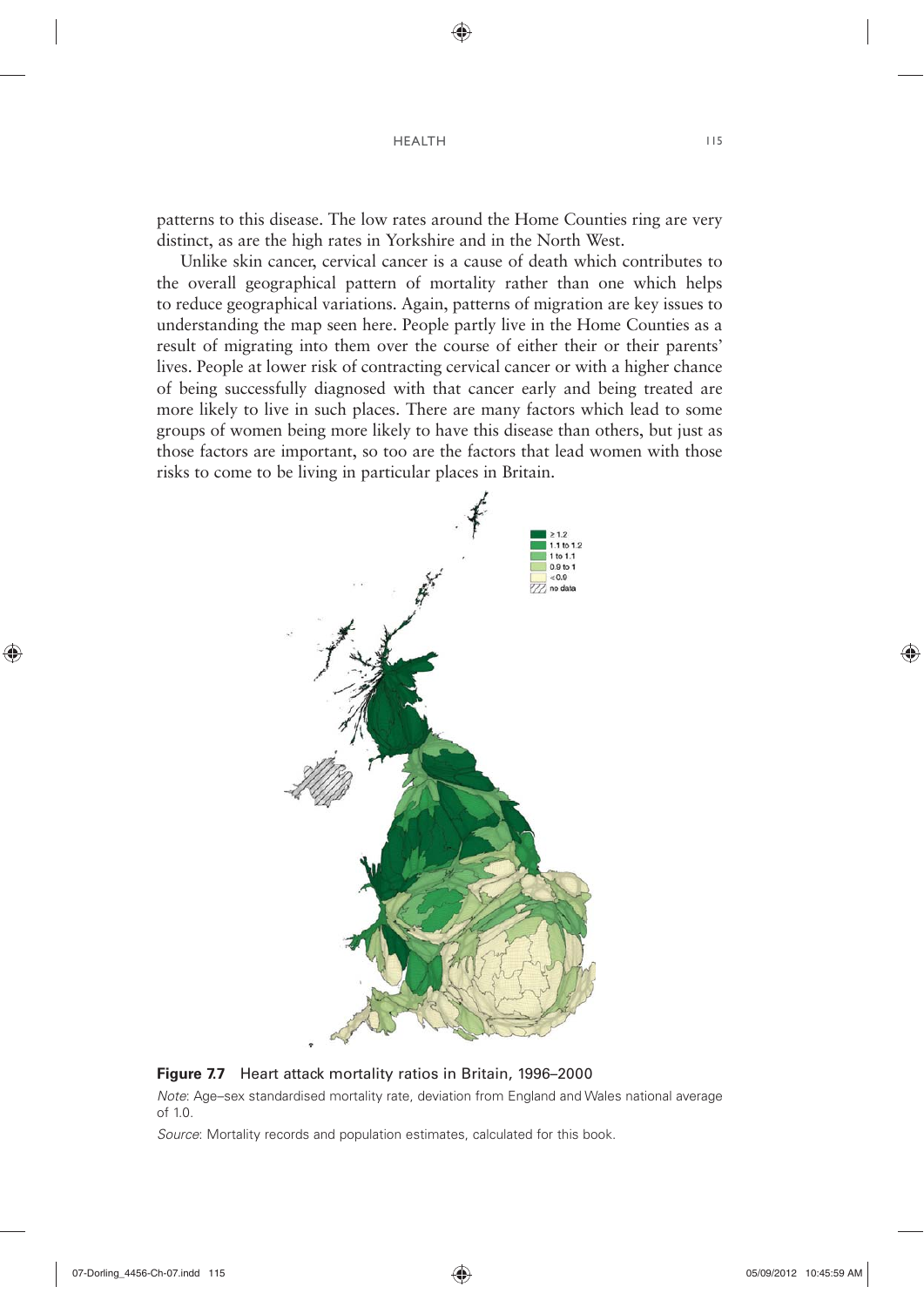#### 116 THE POPULATION OF THE UK

⊕

While cancers account for one-quarter of all deaths, a degenerative disease of the circulatory system accounted for the largest proportion. Up to the year 2001 this was 40% (down to around 30% by 2010). Of these the largest numbers are attributed to simple heart attacks (ICD9: 410), responsible for 10.81% of all deaths in England and Wales and 14.56% of all deaths in Scotland by the start of this century. These proportions have been falling over time, but it will be many years before diseases of the heart are no longer the primary cause of mortality in Britain. The falls to 2010 have been dramatic, but partly due to more of these deaths being attributed to other forms of heart disease, so a straightforward comparison over time is difficult to make.

Many factors make some people's circulatory systems more susceptible to diseases than others. Smoking and diet are important, yet Figure 7.7 shows patterns which yet again cannot simply be accounted for by such variations in behaviour. These are the major diseases which contribute to the overall geography of mortality in the UK. Mortality rates in Scotland and parts of the North are simply too high to be purely a reflection of behaviour and social conditions there; rates in the south of London, through Hampshire to the coast, are too low for local (lower smoking) environments to simply be the cause of these patterns.

With the distribution of heart attacks, as with so many other measures of misfortune in Britain, yet again we are seeing a distribution which is partly the result of lifetime migration. People who have been healthier during their childhood and working lives are more likely to have left the places with the highest rates. Such difference can be further amplified, as in places where rates are lower, the health service has tended to be less stretched and better able to treat early symptoms of disease.

Healthier people in poorer areas have tended to move out of those areas. At the same time healthier people in richer parts of the UK have tended to be among those most likely to move into the most affluent areas of those already more affluent regions. Thus, just as for heart attacks, we see very clear patterns from deaths attributable to strokes (cerebrovascular diseases; ICD9: 430–438), this collection of conditions being responsible around 2001 for 10.28% of all deaths in England and Wales and 11.98% of all deaths in Scotland (below 8% by 2010 as ICD10: 160–169).

Figure 7.8 shows how London's rates remain low, as London attracts ever more disproportionately the fit and those who are able to migrate there. However, Scotland, suffering from depopulation of its more moveable people in many areas, was left by the late 1990s with a population at far greater risk than average of dying from these causes. Of course, lifestyles in Scotland and London will differ, although more so now than they have in the past, and again rates of smoking are important. But if you look closely at the figures, you will see that relentlessly as you move from north and west to south and east, the rates of death from this disease fall.

◈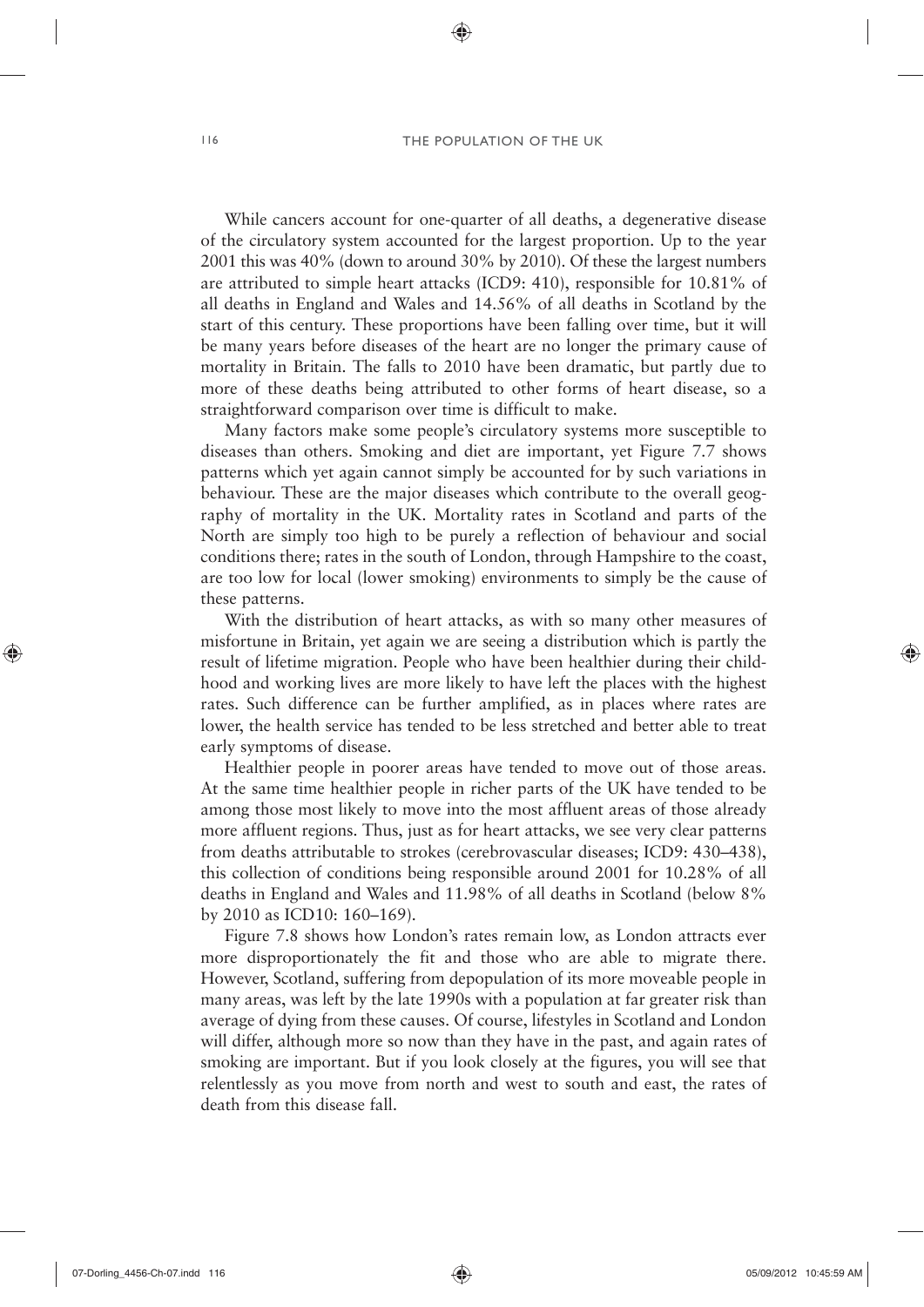♠

Environments matter, but they are made partly by the movements of people, and cause people to move in particular directions. The deaths in these five years from strokes are laying down a very clear picture of many aspects to the lives of the past peoples of Britain, including how they came to live and die where they did. As strokes become less common as a cause of death, it has been in Scotland that the most benefit has been realised in very recent years, but other causes also rise in importance, and they tend to also rise more in Scotland than elsewhere.





Source: Mortality records and population estimates, calculated for this book.

Causes of death not related to disease are labelled as 'external' under the classification of mortality. This is a misnomer in that almost all the actual underlying causes of deaths are external to the body of the person who has died. Only 3.2% of all deaths are due to such causes, the majority of which are due to

◈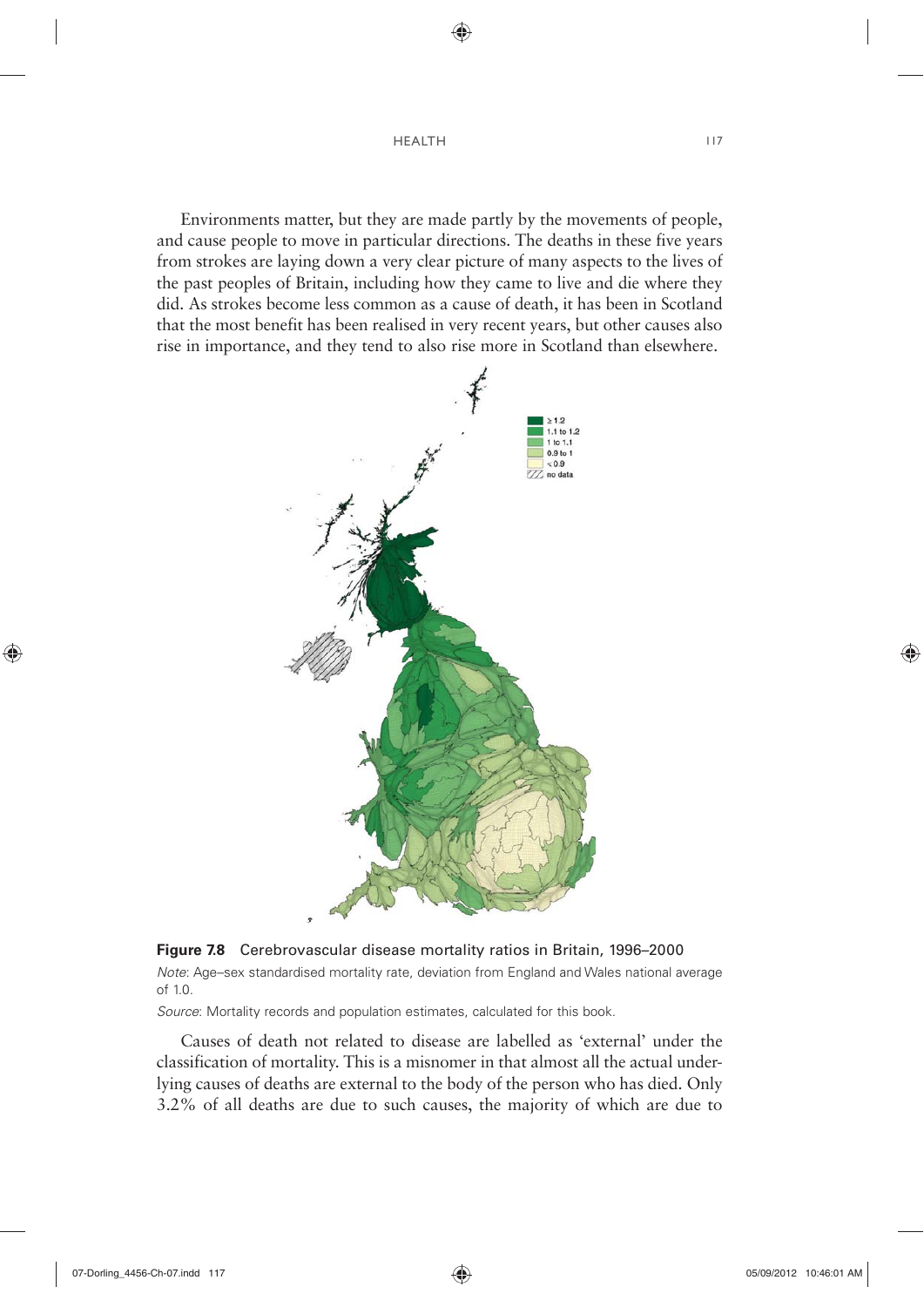suicide, falls and motor vehicle accidents. Figure 7.9 shows the distribution of one cause outside this group – fire (ICD9: 890–899, ICD10: X00–X09) – which accounted for (and still accounts for) 0.07% of all deaths in England and Wales, 0.10% in Scotland.



**Figure 7.9** Mortality caused by fire ratios in Britain, 1996–2000 Note: Age–sex standardised mortality rate, deviation from England and Wales national average of 1.0.

Source: Mortality records and population estimates, calculated for this book.

What is most interesting about deaths from fires in Britain in the context of this book is how they also reflect the overall pattern of mortality which is most clearly related to the distribution of poverty, and the patterns of migration which result from that distribution. But there are always caveats to such generalisations. Most deaths from fire are due to smoke inhalation by people who are unable to escape a fire or who are unaware of it. Figure 7.9 largely reflects the distribution of poverty, where people are more likely to live in homes without smoke alarms, with dangerous wiring and, yet again, where more people smoke.

◈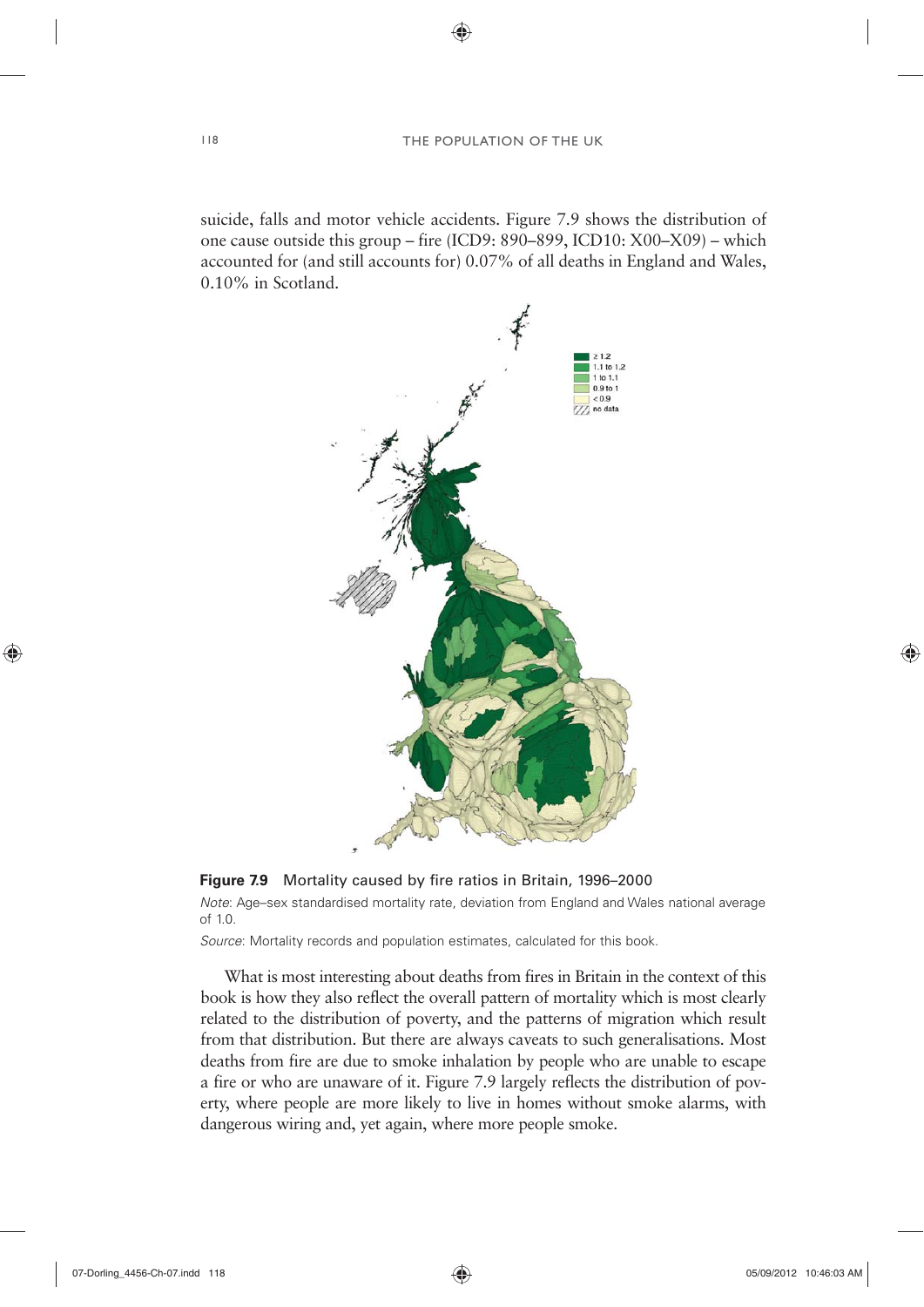♠

The most immediately dangerous fumes of a cigarette are from the fire it can light (thus they can kill in seconds as well as years). However, in addition to smoking, the map is also strongly influenced by where people live in flats. Even in affluent parts of London, rates are high where the population is crowded. Within those affluent parts, though, the rates tend to be highest where the population is most crowded of all. Overcrowding within the capital rises, as more and more of the people with the least money squeeze into the smallest of flats. It is the poorest that are at greatest risk in the places where mortality rates from this cause are highest.

Figure 7.10 shows the last of nine selected causes of death chosen here to illustrate how each either adds to or detracts from the overall pattern of death



**Figure 7.10** Mortality ratios of suicide by hanging in Britain, 1996–2000

Note: Age–sex standardised mortality rate, deviation from England and Wales national average of 1.0.

Source: Mortality records and population estimates, calculated for this book.

◈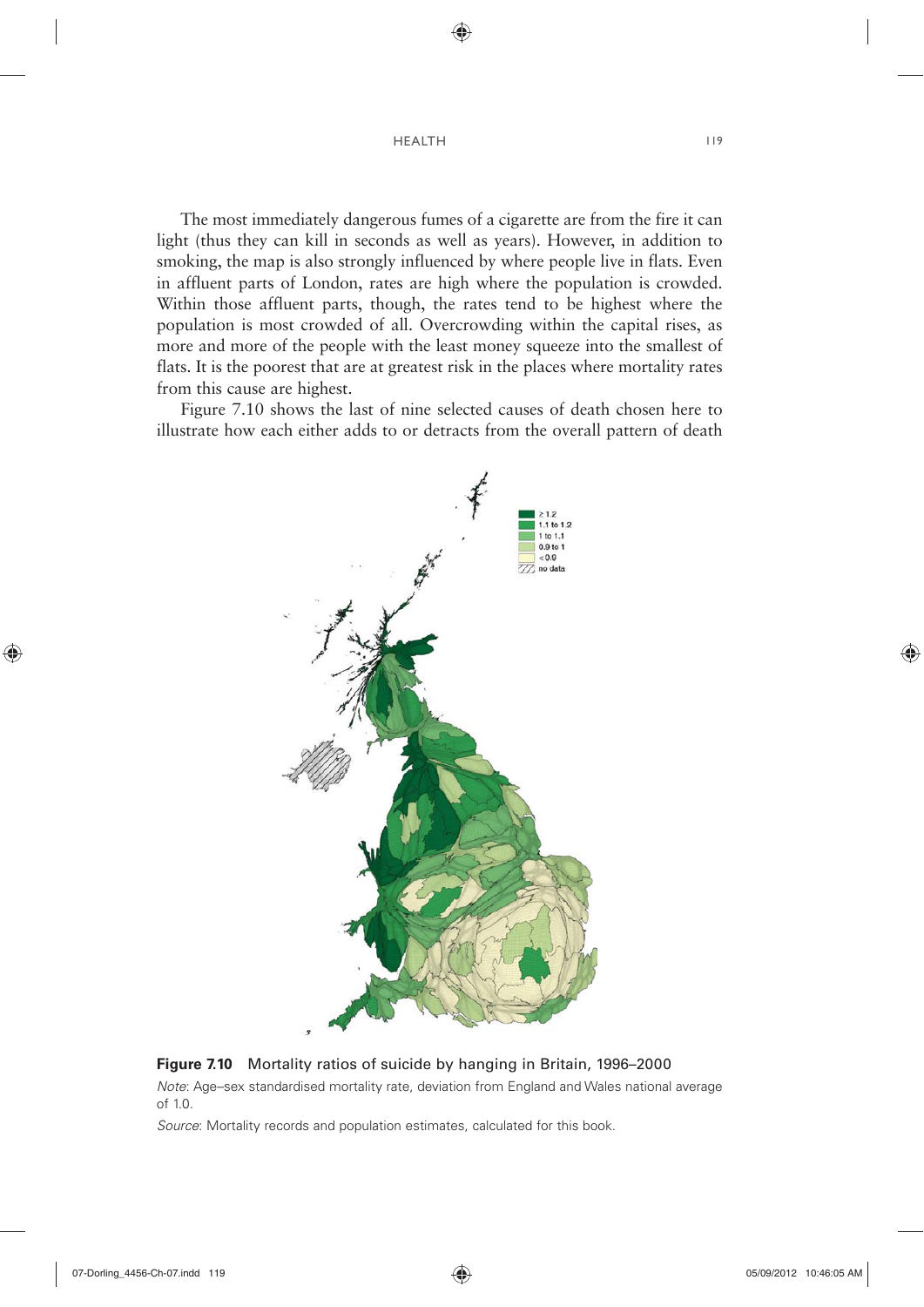#### 120 THE POPULATION OF THE UK

◈

in Britain and how many factors influence each individual distribution. Almost 1% of all deaths around the year 2000 were due to suicide or were 'undetermined accidents' (which are most likely to be suicide). That proportion is now rising, and by 2010 suicides and undetermined accidents accounted for 1.9% of deaths of all men, and 0.8% for all women (ICD10: X60–X84, Y10–Y34).

There are many ways in which people can kill themselves, but the most common method, particularly among men, is by hanging, which accounts for onethird of all suicides. When the map is considered, again we see the Home Counties ring: people who live here are less likely to kill themselves, especially in this way. It is in the periphery of Britain where rates are high, at the edges of Wales, in the North West and in urban and remote Scotland. Suicide is perhaps the simplest example to give of a cause of death influenced by people's environment.

There are very many reasons why people may seek to harm themselves, and why a proportion of those may manage to kill themselves, but in aggregate they reveal the geography that shows where some are more than twice as likely as others to resort to a ligature to hasten their own deaths. Thus, even how people choose to kill themselves has a geographical story. In the major cities, poisons and drugs are more common methods. In affluent areas, the fewer numbers who do resort to suicide are more likely to use the exhaust fumes from their cars. They are more likely to have both a car, and a garage.

#### **AN EXERCISE**

Table 7.1 lists the major causes of mortality in England and Wales in the year 2010, their ICD codes, disease label and the cumulative chance of dying of each cause of death (in the first column as measured out of 1024). Thus a man or boy has about a 5.8% chance of dying of a disease not listed in the table and a woman or a girl an 8.3% chance (see the first two numbers in the first column of the table below for where those percentages come from).

We can use the first column, the 'cumulative chance out of 1024', and a coin, to give each member of the class a cause of death at random, assuming that the patterns in the future are similar to those in 2010. The distribution of causes of death in the class should then reflect those in society as a whole.

To play the game each student needs a coin. Heads are '1' and tails are '0'. They will need to toss their coin 10 times to determine their allotted cause of death. This method is similar to that used in the exercise at the end of Chapter 6. Begin with a chance of 1 out of 1024. Toss the coin for the first time, if you get heads add 1, otherwise add nothing. Do this again a second time, but add 2 if you get heads, again nothing if you get tails. Do it again, adding 4 for heads; again, adding 8 for heads; again, adding 16; again, adding 32; again, adding 64; again, adding 128; again, adding 256; and again, adding 512 if you get heads. Ten heads and your number is 1024 and you are dying of an external cause (other). There are different chances for men and women (use the rows marked M and F below).

◈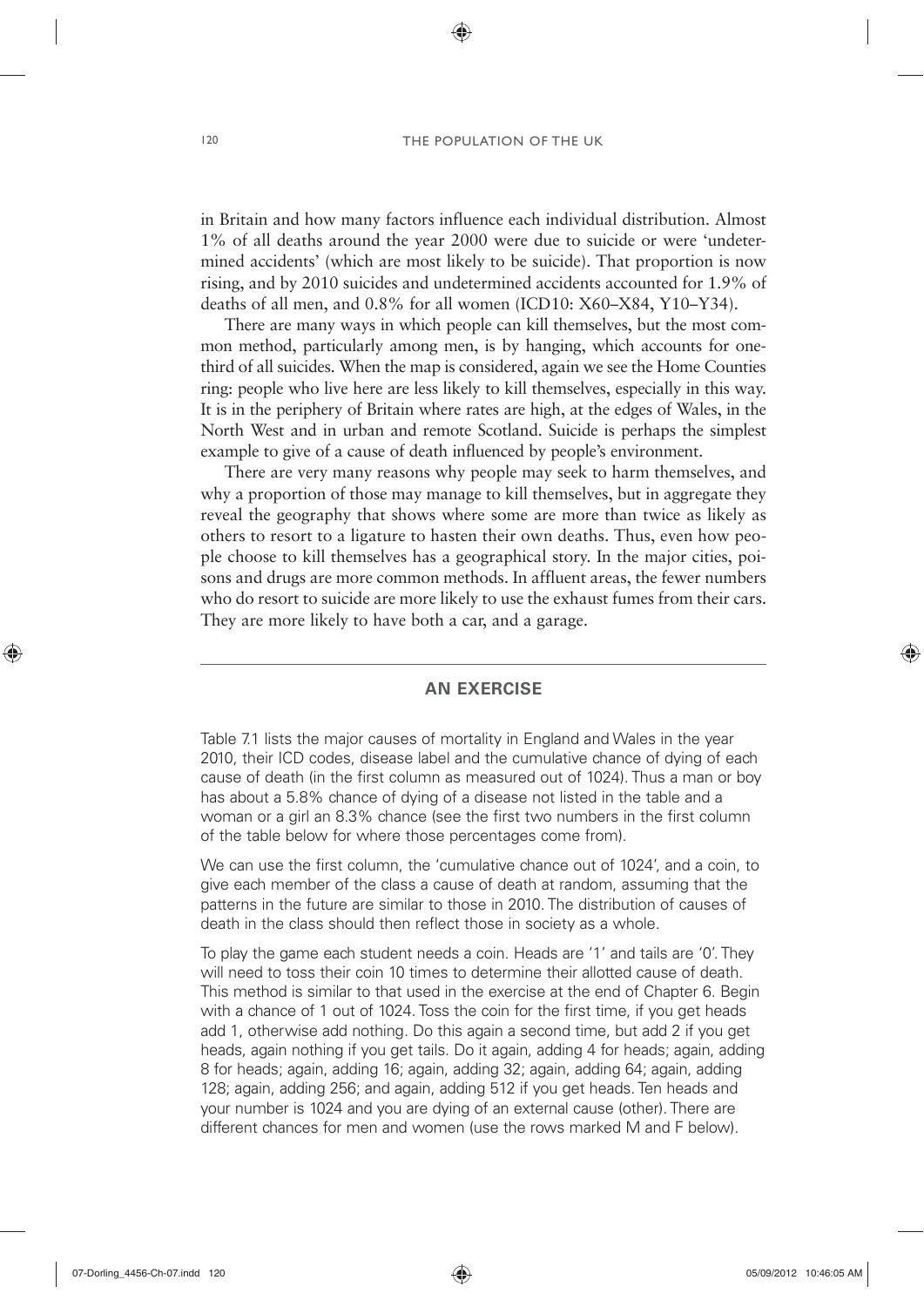Table 7.1 Death rates per million population in England and Wales: selected underlying cause, sex and age-group, 2010 **Table 7.1** Death rates per million population in England and Wales: selected underlying cause, sex and age-group, 2010

 $\bigoplus$ 

 $\overline{\phantom{a}}$ 

| Cumulative               |                      |                                                           |        |                                  |                    |                    |                    |                    |                |                                   | Death rates per million population |                |                |                     |                |
|--------------------------|----------------------|-----------------------------------------------------------|--------|----------------------------------|--------------------|--------------------|--------------------|--------------------|----------------|-----------------------------------|------------------------------------|----------------|----------------|---------------------|----------------|
| chance<br>out of<br>1024 | ICD-10<br>code       | Underlying<br>cause                                       | J,     | All ages                         | ٣<br>Under         | $\frac{1}{4}$      | $5 - 14$           | $15 - 24$          | $25 - 34$      | $35 - 44$                         | 45-54                              | 55-64          | $65 - 74$      | 75-84               | 85 and<br>over |
|                          | A00-R99              | All causes, all                                           | Σ      | 6406                             | 4637               | 194                | 106                | 454                | 760            | 530                               | 3222                               | 8277           | 20509          | 56638               | 152699         |
|                          | $V01 - Y89$<br>U509, | ages                                                      | щ      | 4581                             | 4032               | 172                | 93                 | 208                | 379            | 917                               | 2140                               | 5291           | 13093          | 40813               | 136937         |
| 89<br>8                  |                      | Not listed below                                          | ≂      | 365<br>371                       | 4290<br>3670       | 72<br>60           | 20<br>24           | 45<br>55           | 55<br>67       | 84<br> 27                         | 196<br>127                         | 320<br>239     | 664<br>553     | 1998<br>2102        | 9010<br>13921  |
| 79                       | <b>G15</b>           | Malignant                                                 | Σ      | 128                              | $\circ$            | $\circ$            | $\circ$            | $\circ$            | $\sim$         | $\overline{5}$                    | 88                                 | 274            | 578            | 990                 | 1352           |
| SS                       |                      | neoplasm of<br>oesophagus                                 |        | $\Rightarrow$                    | $\circ$            | $\circ$            | $\circ$            | $\circ$            | $\overline{ }$ | 4                                 | 24                                 | $\overline{7}$ | 187            | 429                 | 699            |
| 112<br>88                | $\frac{8}{2}$        | neoplasm of<br>Malignant<br>colon                         | Σ      | $\frac{10}{10}$<br>$\frac{8}{2}$ | $\circ$<br>$\circ$ | $\circ$<br>$\circ$ | $\circ$<br>$\circ$ | $\circ$            | 4<br>4         | $\supseteq$<br>$\widetilde{\Box}$ | $\frac{1}{2}$<br>57                | 188<br>120     | 518<br>336     | 1152<br>845         | 1945<br>1527   |
| 172<br>178               | C33-C34              | trachea, bronchus<br>neoplasm of<br>Malignant<br>and lung | Σ<br>щ | 465<br>299                       | $\circ$<br>$\circ$ | $\circ$ $\circ$    | $\circ$<br>$\circ$ | $\circ$            | 2<br>3         | 36<br>24                          | 189<br>165                         | 669<br>895     | 2330<br>1487   | 4195<br>2480        | 5121<br>2491   |
| 172<br>233               | <b>C50</b>           | neoplasm of<br>Malignant<br>breast                        | Σ<br>ட | 245<br>$\sim$                    | $\circ$<br>$\circ$ | $\circ$<br>$\circ$ | $\circ$ $\circ$    | $\circ$<br>$\circ$ | $\frac{1}{2}$  | $\circ$<br>124                    | 294                                | 548<br>S       | $\circ$<br>807 | $\subseteq$<br>1442 | SО<br>2626     |
| 269                      | C51-C58              | female genital<br>neoplasms of<br>Malignant<br>organs     | щ      | 161                              | $\circ$            | $\circ$            | $\circ$            | Μ                  | 22             | 50                                | 137                                | 356            | 696            | 1046                | 1339           |
| 211                      | <b>C61</b>           | neoplasm of<br>Malignant<br>prostate                      | Σ      | 238                              | $\circ$            | $\circ$            | $\circ$            | $\circ$            | $\circ$        | $\sim$                            | $\Box$                             | 177            | 822            | 2936                | 7624           |

 $\bigoplus$ 

(Continued) (Continued)

 $\bigoplus$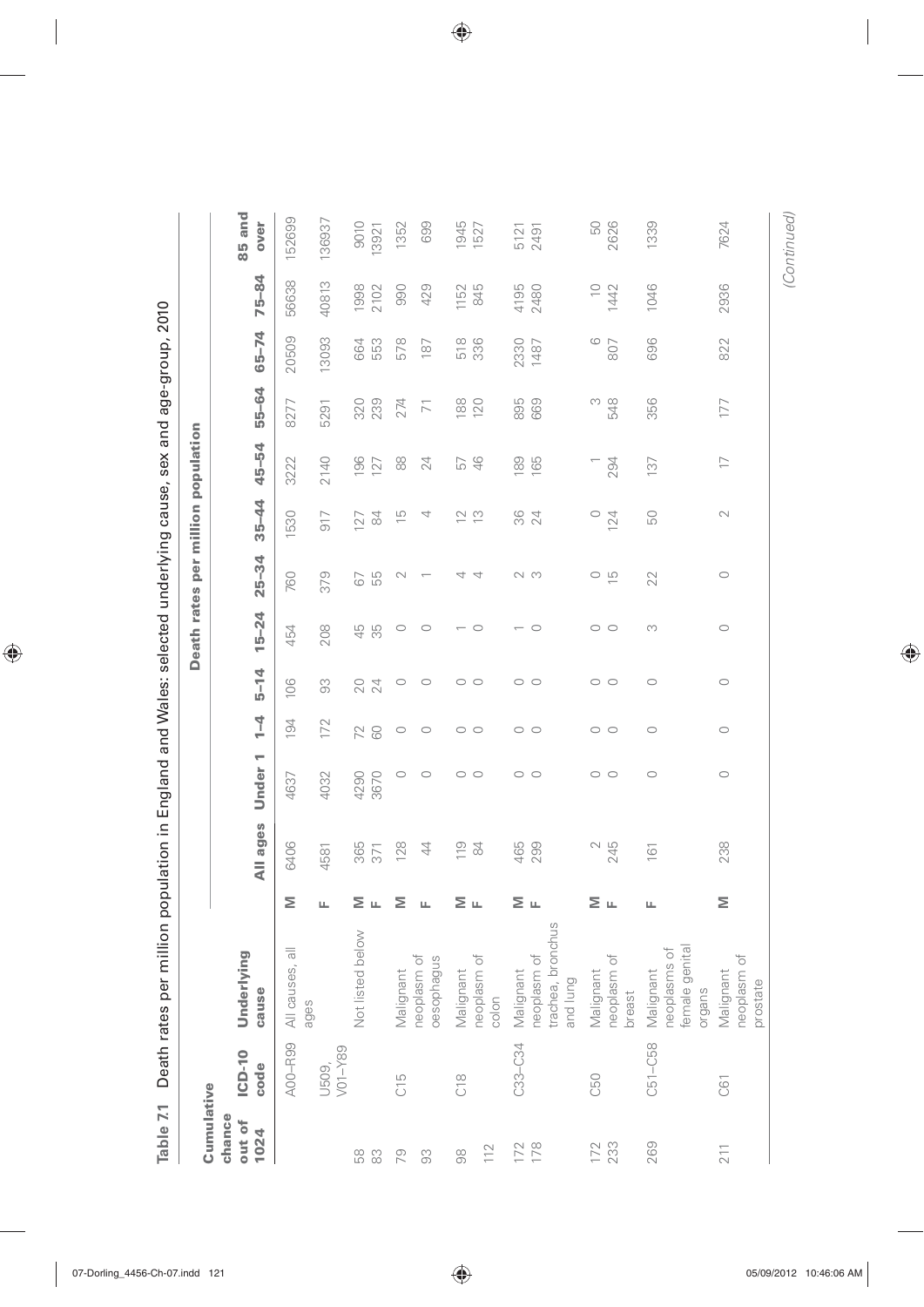Table 7.1 (Continued) **Table 7.1** (Continued)

 $\bigoplus$ 

|                          |                        |                                                                                |      |                |                                      |                    |                    |                                        | Death rates per million population |                                                    |                  |                 |                   |              |                |
|--------------------------|------------------------|--------------------------------------------------------------------------------|------|----------------|--------------------------------------|--------------------|--------------------|----------------------------------------|------------------------------------|----------------------------------------------------|------------------|-----------------|-------------------|--------------|----------------|
| Cumulative               |                        |                                                                                |      |                |                                      |                    |                    |                                        |                                    |                                                    |                  |                 |                   |              |                |
| chance<br>out of<br>1024 | ICD-10<br>code         | Underlying<br>cause                                                            |      | All ages       | ↽<br>Under                           | $1 - 4$            | $5 - 14$           | $15 - 24$                              | $25 - 34$                          | $35 - 44$                                          | 45-54            | 55-64           | 65-74             | 75-84        | 85 and<br>over |
| 236<br>292               | $C81 - C96$            | and related tissue<br>haematopoietic<br>neoplasms of<br>Malignant<br>lymphoid, | ∑ ⊔  | $161$<br>$102$ | $\frac{1}{\sqrt{2}}$                 | $\sim$ $\circ$     | G IO               | $\frac{1}{2}$ $\frac{1}{2}$            | 23                                 | 29<br>22                                           | <b>PS</b>        | 253<br>150      | 430<br>692        | 969<br>1459  | 2199<br>1444   |
| 383<br>413               | C00-D48<br>(other)     | neoplasms<br>(cancers)<br>Il Other                                             | Σ μ  | 916<br>542     | $\frac{10}{10}$                      | <b>P</b> 23        | 200                | 26<br>22                               | 58<br>$\overline{4}$               | 166                                                | 337<br>527       | 974<br>1651     | 3848<br>2138      | 7788<br>4595 | 13154<br>8077  |
| 408<br>454               | F00-F99                | disorders (mostly<br>V Mental and<br>behavioural<br>dementia)                  | ⋝    | 160<br>184     | $\circ$ $\circ$                      | $\circ$            | $\circ$ $\circ$    | $\widetilde{\omega}$<br>$\overline{4}$ | $56 =$                             | <b>PG</b><br>25                                    | <b>CO</b> 2      | 643             | $189$<br>165      | 1384<br>1724 | 7241<br>11430  |
| 444<br>494               | $G00 - G99$            | VI Diseases of the<br>nervous system                                           | ⋝ .∟ | 180<br>225     | $rac{11}{14}$                        | $\frac{2}{2}$      | $\frac{10}{10}$ m  | 3<br>3<br>2<br>2                       | 320                                | 89<br>39                                           | 89<br><b>IOL</b> | 224<br>196      | <b>610</b><br>464 | 2418<br>1743 | 5030<br>5377   |
| 509<br>535               | $ 21 - 22$             | Acute myocardial<br>infarction                                                 | ⋝ᇿ   | 406<br>182     | $\circ$ $\circ$                      | $\circ$ $\circ$    | $\circ$ $\circ$    | $\sim$ $\circ$                         | 4<br>$\rightleftharpoons$          | $\cong$<br>$\overline{\odot}$                      | 254<br>53        | 620<br>158      | 1432<br>562       | 2081<br>3731 | 8562<br>5858   |
| 552<br>584               | $126 - 52$             | Other heart<br>diseases                                                        | ⋝ ա. | 268<br>220     | 24<br>37                             | $\overline{4}$ ro  | 4 ro               | $\overline{4}$<br>$\infty$             | 3200                               | 684                                                | $\frac{18}{57}$  | 260<br>136      | 655<br>422        | 2375<br>2095 | 10188<br>9301  |
| 619<br>673               | $160 - 169$            | Cerebrovascular<br>diseases                                                    |      | 396<br>422     | $\overset{\textstyle\circ}{=}$<br>20 | $\sim$             | $\sim$             | S<br>4                                 | $\frac{1}{10}$ o                   | 480                                                | $119$<br>$97$    | 302<br>207      | 1094<br>$801$     | 4510<br>4237 | 15984<br>18400 |
| 636<br>683               | 171                    | Aortic aneurysm<br>and dissection                                              | ⋝ ս. | 105<br>46      | $\circ$ $\circ$                      | $\circ$<br>$\circ$ | $\circ$<br>$\circ$ | $\circ$                                | က က                                | $\frac{1}{2}$ co                                   | $\circ$<br>22    | <b>93</b><br>26 | 406<br>149        | 1286<br>628  | 2469<br>1400   |
| 778<br>767               | $ 00 - 199$<br>(other) | IX (other) Diseases<br>of the circulatory<br>system                            | ⋝ ս  | 425<br>817     | $\circlearrowright$<br>$\circ$       | $\circ$<br>$\circ$ | $\circ$            | S<br>$\sim$                            | 20<br>$\subseteq$                  | $\frac{10}{10}$<br>$\stackrel{\leftrightarrow}{+}$ | 403<br>129       | 348<br>1169     | 1145<br>2784      | 7670<br>4461 | 20075<br>15959 |
| 808<br>826               | $J12-J18$              | Pneumonia                                                                      | 5    | 260<br>212     | 30<br>26                             | တ ထ                | $\sim$ $\sim$      | 5<br>2<br>2                            | o ro                               | 27                                                 | 50 4             | $166$<br>110    | 499<br>330        | 2298<br>1869 | 12888<br>11735 |

 $\bigoplus$ 

07-Dorling\_4456-Ch-07.indd 122 05/09/2012 10:46:06 AM

 $\bigoplus$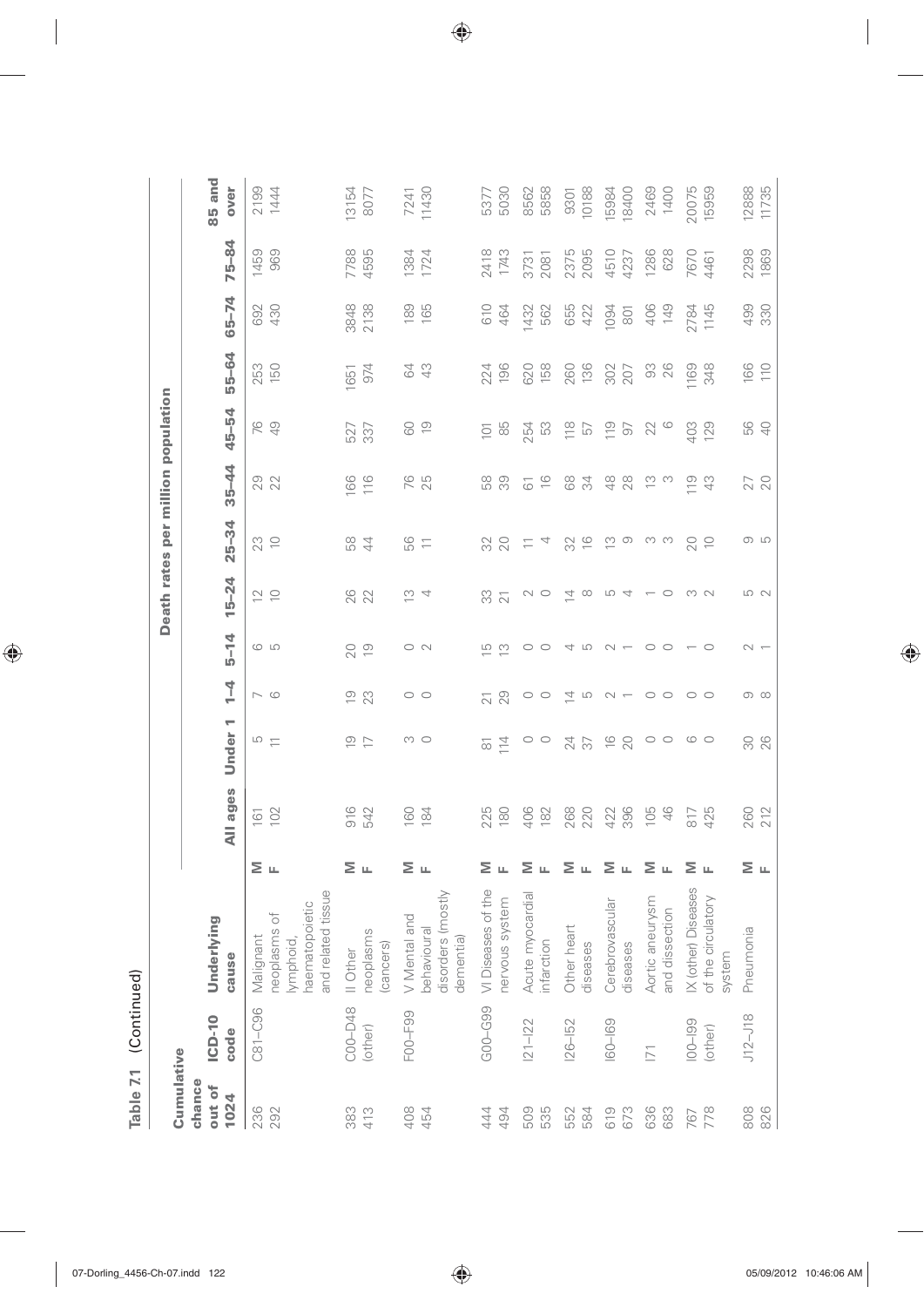$\bigoplus$ 

| Cumulative               |                                 |                                                                                                                                                                                       |     |                                |                                  |                                     |                          |                                        | Death rates per million population           |                                 |                    |                         |                          |              |                |
|--------------------------|---------------------------------|---------------------------------------------------------------------------------------------------------------------------------------------------------------------------------------|-----|--------------------------------|----------------------------------|-------------------------------------|--------------------------|----------------------------------------|----------------------------------------------|---------------------------------|--------------------|-------------------------|--------------------------|--------------|----------------|
| chance<br>out of<br>1024 | ICD-10<br>code                  | Underlying<br>cause                                                                                                                                                                   |     | All ages                       | ↽<br>Under                       | $1 - 4$                             | $5 - 14$                 | $15 - 24$                              | $25 - 34$                                    | $35 - 44$                       | 45-54              | 55-64                   | $65 - 74$                | 75-84        | 85 and<br>over |
| 859<br>873               | J40-J44                         | pulmonary disease<br>emphysema and<br>other chronic<br>obstructive<br>Bronchitis,                                                                                                     | Σ μ | $314$<br>212                   | O M                              | $\circ$ $\circ$                     | $\overline{\phantom{0}}$ | $\circ$                                | $\circ$ $\sim$                               | <b>75</b>                       | 40                 | 329<br>264              | 903<br>1217              | 2573<br>3652 | 8294<br>4231   |
| 894<br>907               | <b>J00-J99</b><br>(other)       | X (other) Diseases<br>of the respiratory<br>system                                                                                                                                    | ⋝ ս | 219                            | $\overline{0}$<br>$\overline{5}$ | $\approx$ $\approx$                 | ပြော (၁)                 | $\circ$ $\circ$                        | $\supseteq$<br>$\overleftarrow{\phantom{a}}$ | 27                              | 55<br>43           | 103<br>177              | $\overline{6}$ 11<br>377 | 2289<br>1432 | 6130<br>7600   |
| 926<br>919               | K70-K77                         | Diseases of the<br>liver                                                                                                                                                              | 5 ա | 159<br>$\approx$               | R<br>O                           | $\circ$<br>$\circ$                  | $\circ$<br>$\circ$       | $\sim$                                 | 33<br>27                                     | 69<br>$\stackrel{\sim}{\infty}$ | 323<br>160         | 429<br>209              | 385<br>210               | 305<br>209   | 278<br>182     |
| 950                      | K00-K93<br>(other)              | digestive system<br>Diseases of the<br>XI (other)                                                                                                                                     | ⋝   | 195                            | 27                               | 4                                   | S                        | S                                      | $\rightleftharpoons$                         | $\overline{4}$                  | $\overline{\circ}$ | 248                     | 569                      | 1892         | 5355           |
| 966                      |                                 |                                                                                                                                                                                       | H.  | 179                            | 23                               | S                                   |                          | S                                      | $\overline{\phantom{0}}$                     | $\overline{0}$                  | $\odot$            | 154                     | 505                      | 2001         | 5904           |
| 969<br>990               | <b>NOO-N99</b>                  | the genitourinary<br>XIV Diseases of<br>system                                                                                                                                        | 5 ս | $\frac{8}{11}$<br>$\approx 10$ | $\frac{1}{10}$ o                 | $\sim$                              | $\circ$                  | $\sim$ $\sim$                          | $\begin{matrix} 2 & 1 \\ 1 & 1 \end{matrix}$ | ထ တ                             | 20                 | 62<br>53                | 220<br>199               | 1290<br>1157 | 5573<br>5453   |
| 1013<br>1001             | $V01 - X59$                     | (mostly car<br>Accidents<br>crashes)                                                                                                                                                  | ⋝ ս | 198<br>$\sum$                  | 28<br>$\exists$                  | 24.9                                | တ တ                      | $\stackrel{\leftrightarrow}{+}$<br>160 | 194<br>51                                    | 198<br>$\mathbb{S}^3$           | $191$<br>76        | 89<br>177               | 246<br>158               | 815<br>607   | 2938<br>2791   |
| 1020<br>1021             | X60-X84,<br>$Y10-Y34$ ,         | of undetermined<br>harm; and event<br>Intentional self-<br>intent                                                                                                                     | 5 ս | 120<br>$\overline{37}$         | $\infty$ $\circ$                 | $\circ$<br>$\overline{\phantom{0}}$ | $\sim$ $-$               | 86<br>30                               | 148<br>$\frac{8}{3}$                         | 206<br>$\sqrt{2}$               | 193<br>$\Omega$    | 166<br>54               | 42<br>$\sum$             | 136<br>42    | 42<br>177      |
| 1024                     | $V01 - Y89$<br>(other)<br>U509, | morbidity and<br>XX External<br>causes of<br>mortality                                                                                                                                | Σ   | 26                             | 30                               | $\circ$                             | S                        | 32                                     | 30                                           | 28                              | 24                 | $\overline{\mathrm{S}}$ | SS                       | 59           | 132            |
| 1024                     |                                 | (other)                                                                                                                                                                               |     | $\widetilde{\mathbb{C}}$       | 23                               | 4                                   | $\infty$                 | $\rightleftharpoons$                   | $\supseteq$                                  | $\overline{5}$                  | $\supseteq$        | $\overline{4}$          | 27                       | 46           | $\odot$        |
| . 11: ام ۱۵ مسمه         |                                 | Source: ONS: Mortality Statistics: Deaths registered in England and Wales (Series DR), 2010. Available at www.ons.gov.uk/ons/publications/re-reference-tables<br>UCLUCU LL V C /0 WW+ |     |                                |                                  |                                     |                          |                                        |                                              |                                 |                    |                         |                          |              |                |

 $\bigoplus$ 

html?edition=tcm%3A77-230730. html?edition=tcm%3A77-230730.

 $\bigoplus$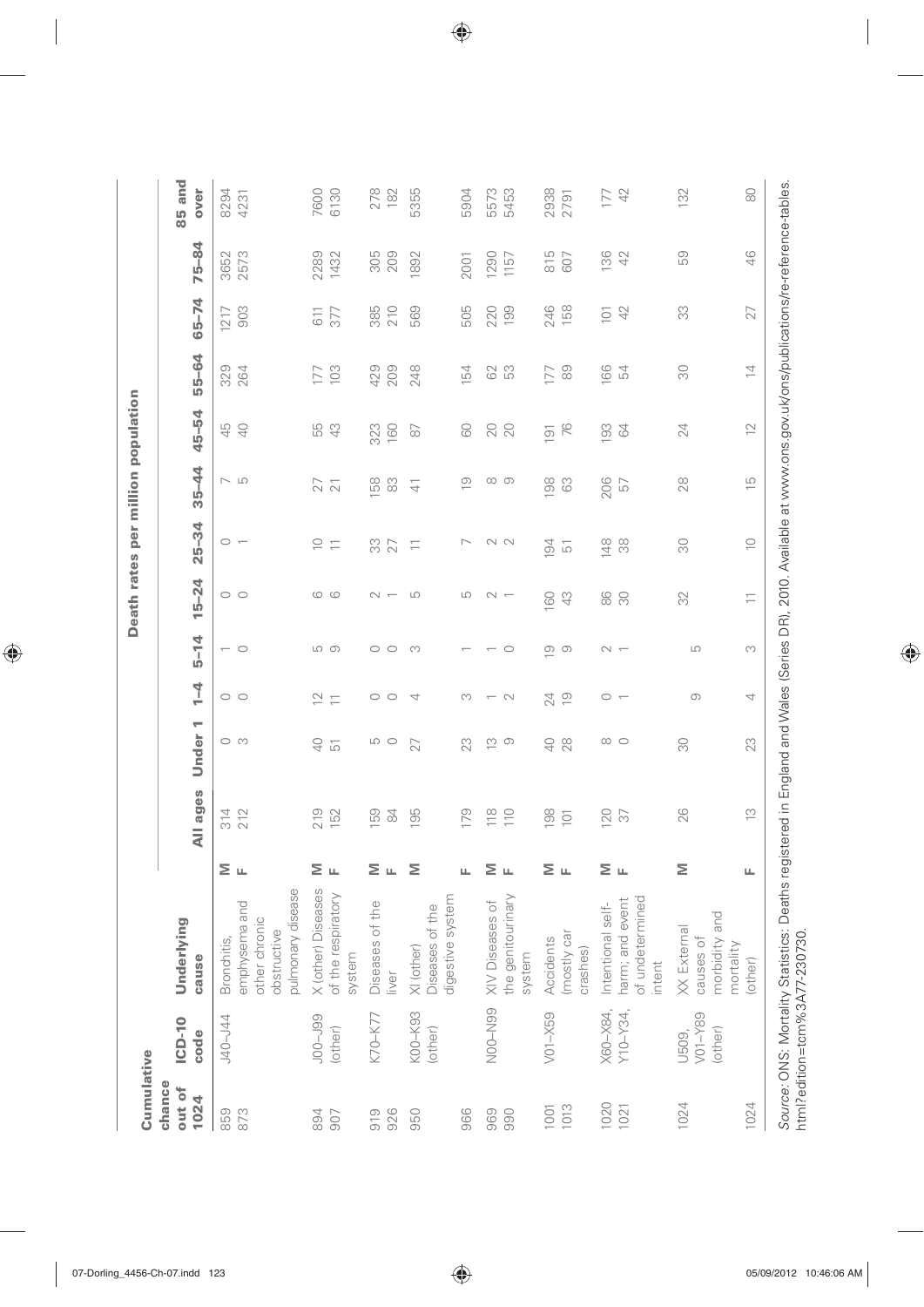This game may appear a little complex, but all it involves is in effect turning up to 10 tosses of a coin into a number between 1 and 1,024 to give a probability which can then be used to allocate a cause of death from Table 7.1. By reading down the first column until you come to your number or a number larger than it, it quickly becomes apparent which cause of death you have been allocated.

Here's a worked example. I start with the number 1 and toss tails, heads, tails, heads, tails, heads, tails, heads, tails, heads. My score is 1+0+2+0+8+0+32+  $0+128+0+512 = 683$ . I decide I am male and look down the first column until I get to 767, the first number equal or greater than mine. I read across and see I am to die of 'IX (other) Diseases of the circulatory system'. Reading from further up the column in the table to see what I have just skipped I work out that this will be a more obscure disease of my heart and blood vessels, but not acute myocardial infarction (heart attack), Other heart diseases, Cerebrovascular diseases, or an Aortic aneurysm. Well, that doesn't sound too bad.

Having allocated each member of the class a cause of death at random, next work out which groups of causes are most numerous in your population – infectious diseases, cancers, diseases of the blood and so on. For the most common causes, see if you have people allocated similar causes within those groups. It is important to remember that these causes have been allocated at random. They mean nothing for the people specifically allocated a cause. Some congenital causes (which are mostly included in the first group) only kill young babies, for instance, and several causes largely only apply to either men or women. However, for the group as a whole the distribution should be interesting. Here are a series of questions you can ask:

- 1 Are there causes that people are concerned about, for instance accidents or pneumonia, which no one in your class has been allocated? Is this because they are rare or because of chance? If you think it is chance, try another random allocation of the class. If you are very good at maths, work out how many allocations you would have to make, given the size of your class, on average, until these causes were allocated.
- 2 What will kill the bulk of students in your class if they are representative of the population of England and Wales, and if future causes of death are distributed as they are now?
- 3 Can you think of any reasons why your actual causes of death may be different from those allocated by this procedure, even if future causes of death are distributed as they are now?
- 4 Which of the causes that have been allocated do you think students will be less likely to die of in the future and which more likely, and why?
- 5 Given the maps above and the location in which you are playing this game (if that is in Britain), how might your local geography influence these chances?
- 6 Finally, the table also includes information about the rates of death per million at particular ages. Ignoring the first general category of 'not listed below', what does kill most people of your group's average age?

◈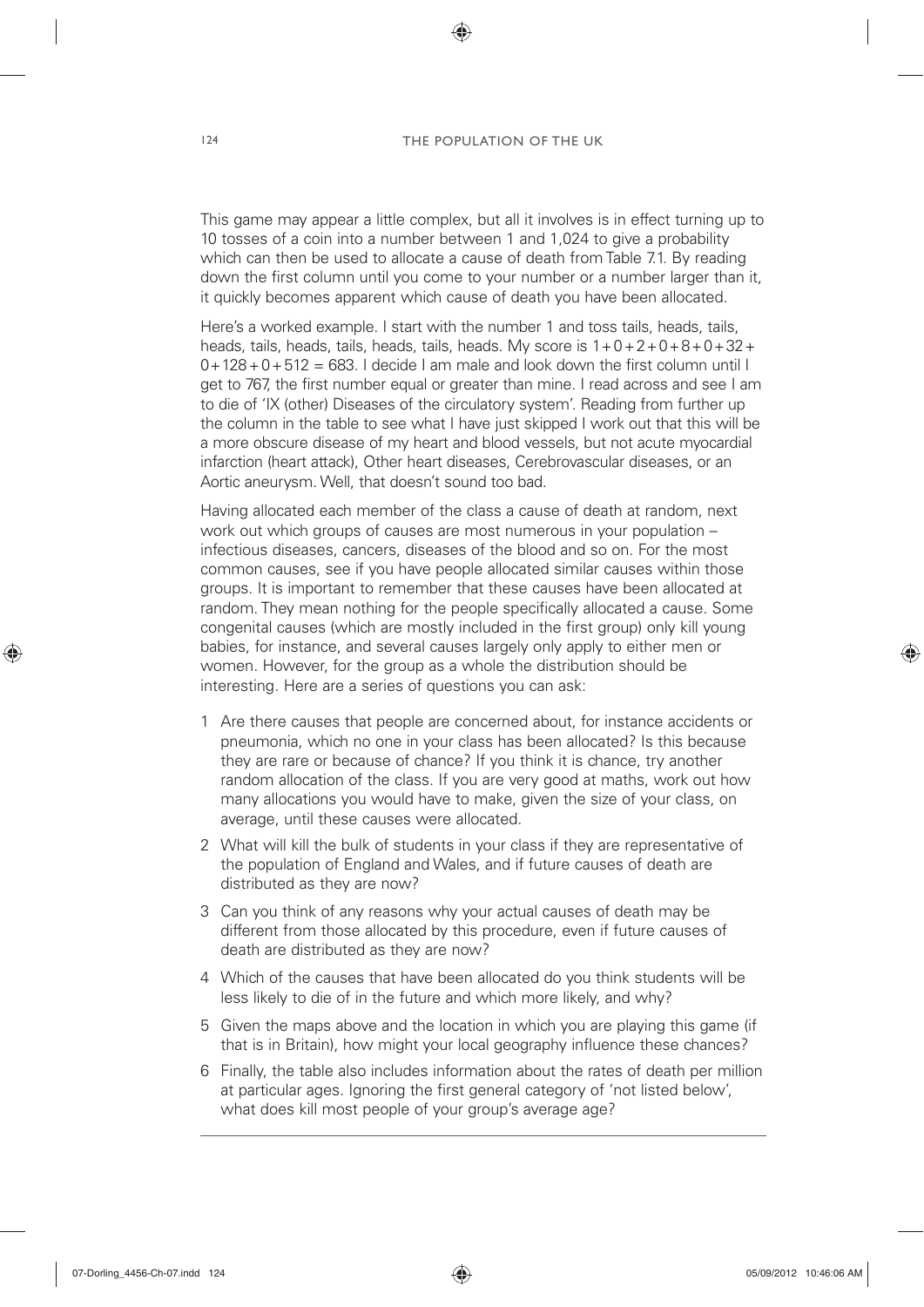♠

### **Conclusion**

In aggregate, people leave more messages from their deaths than each individual mortality does alone. The deaths of the people of Britain lay down the sediment of its human geography, sediment which reflects almost everything about their pasts. In the future, if disasters and wars do not have a great impact, the population may live longer than it has ever done. However, the spatial patterns of people's deaths could be even more distinct than those shown in the whistle-stop tour of mortality presented in the last few pages.

The determinants of premature mortality and longevity are becoming more spatially distinct. From people's environmental conditions in childhood and around the time of their birth, through to their behaviours as adults, the kinds of jobs they do and the rewards, freedoms, pressures and threats which they face, through to their recreational and retirement opportunities, the maps of these countries are changing and those changes will be reflected in the patterns of future deaths. Most importantly, migration patterning is becoming ever more distinct. People are sorting themselves out in space, by place, more and more keenly as every year passes, as house prices diverge, and as yet greater proportions of the population leave home to attend university (at least they did until the year 2011).

Above all else, two forces, poverty and migration, create and amplify the spatial patterns revealed in our mortality. They also strongly influence our collective behaviours which are the immediate precursors of some of the biological causes of our physical deterioration. Although we have no very accurate figures on the geography of smoking, those estimates that have been made suggest that the map strongly mirrors that of poverty. Of course, there are exceptions, but they are becoming less and less evident and, as social groups are becoming ever more corralled together through their differential migration, they increasingly conform to what is normal for that place and that group.

When I first wrote these words it was at this precise point that I took a break from writing. I went downstairs and had my late breakfast and then I stepped out of the hotel for a smoke. There were over 5000 delegates at the conference which I was skipping to get my writing done. Only one other person from inside the building was smoking on the pavement with me. Outside, many of the people going about their normal business had cigarettes in their hands: the bus-boys on their breaks, the secretaries on an errand, the taxi drivers standing by their cars waiting for the next fare. Twenty-first-century America can partly be seen as a model for what twenty-first-century Britain could soon be.

The middle-aged, middle-class academics are going to live for a long time. Their hearts will be stronger, they will be less susceptible to certain cancers and they will be among the first to benefit from new cures for others. They will die later of causes most associated with very old age. I could have also added that they would be most likely to have given up smoking very soon. In contrast, the people who clean their hotel rooms, serve their drinks, drive them in taxis to meetings, look after their children, mend their houses and care for them in their old age are unlikely to

◈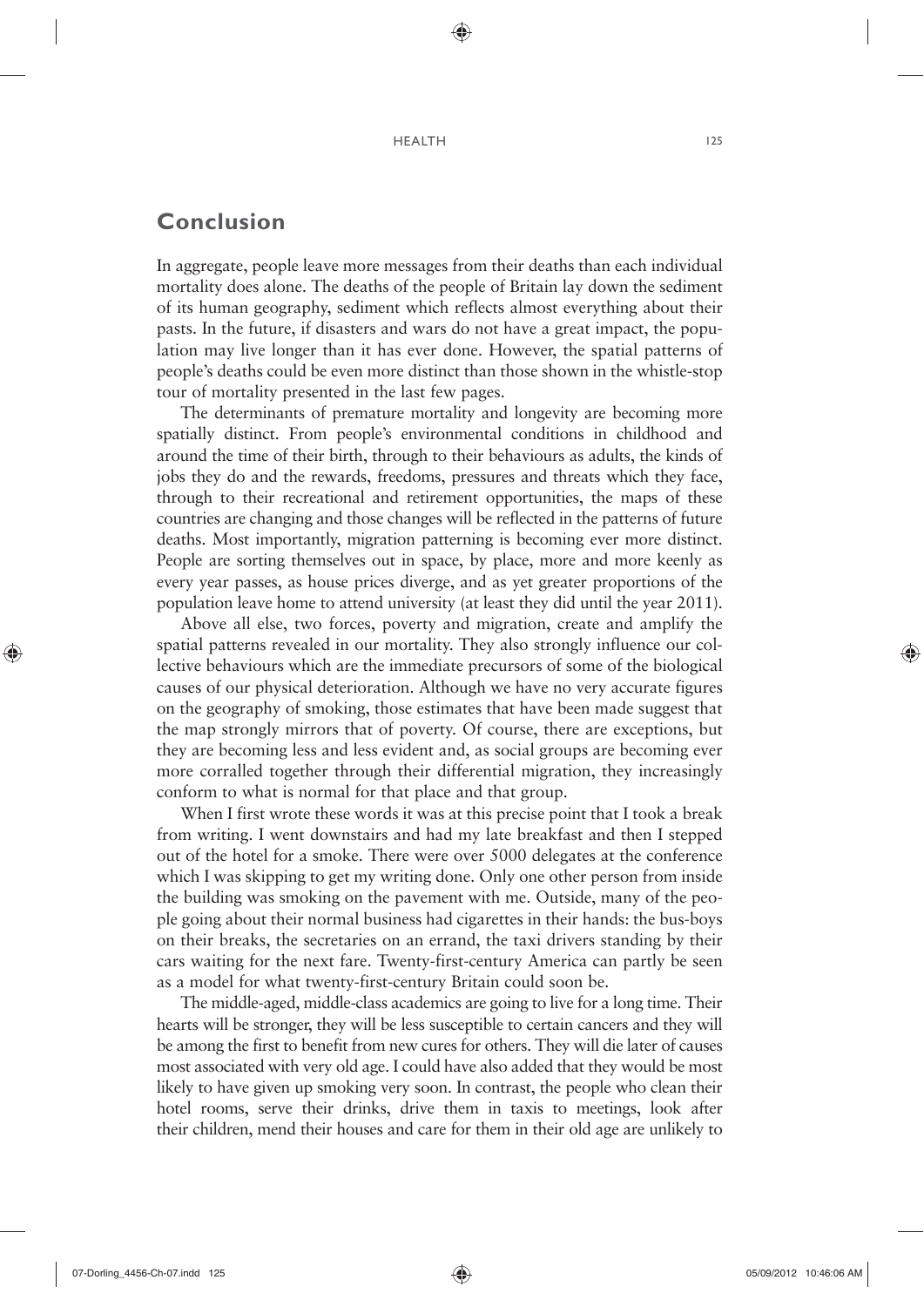benefit more than a fraction from the increased longevity that comes from greater overall affluence. This will be blamed on the poor themselves, on their poor lifestyles, on their behaviour, on their claimed lack of aspiration, on their supposed weaknesses. But if it were not for them, what would the affluent have and how would they benefit from their affluence to the advantage of their health?

Without the poor, the rich would have to clean their own rooms, make their own food and drive themselves around. They could not rely on others to arrange their holidays, staff their resorts, clean their offices and take their orders. They would have to look after their children when they were very young all day every day and their parents when they were old. The rich could not have jobs where they were paid to travel round the world and could type books about the plight of the poor while other people looked after their basic needs. Most importantly, internationally, the rich countries of the world would not be rich were it not for the efforts of peoples in the poorer nations of the world. We simply could not all consume what the rich consume and we (rich) need the poor to make what we consume. The health of the affluent is as much a product of poverty as is the premature mortality of the poor – worldwide and at home.

Four thousand words, four cigarettes, six cups of coffee, one breakfast and a quick break later and I was finished. In theory, and on average, what I had smoked that morning should have reduced my life expectancy by three quarters of an hour. The coffee and the cooked American breakfast didn't do much good either. Apart from the quick walk through the lobby I had hardly any exercise. This hotel appeared to have elevators and no stairs. I had been breathing air recycled through a conditioning system. The temperature remained exactly 72 degrees Fahrenheit. Yet I had been doing exactly what I had chosen to do. I had not had to take any instructions from anyone else. I took no phone calls, received no emails, no students had been able to interrupt my work – I was 4000 miles away from them. I found it hard to imagine a degree of freedom much greater than this when I first wrote these words. Since then I have become freer. I have realised just how lucky I am, and I try to use that luck for some purpose.

When civil servants in London were monitored to assess the determinants of their health many years ago it was found that those with jobs like mine, which they often described as 'stressful', but which in reality were not, tended to live longer than civil servants on lower-pay grades even when those with more freedoms had what appeared to be worse lifestyles in terms of their health-related behaviour. Had I spent the few hours it took to write this chapter, and then revise it five year later, doing something directly for somebody else, and if that was what I normally did every day, then according to that evidence, the slow cumulative effects of being subservient to others would have done more damage to me than what currently appears to be a very unhealthy few hours spent typing these words. That is all, of course, on aggregate. For any individual, anything can happen, and averages are less useful than advice to look after their bodies and their minds. But, if you are free to think, not just free to try to make money, but really free, what more is there? What about others' misery?

◈